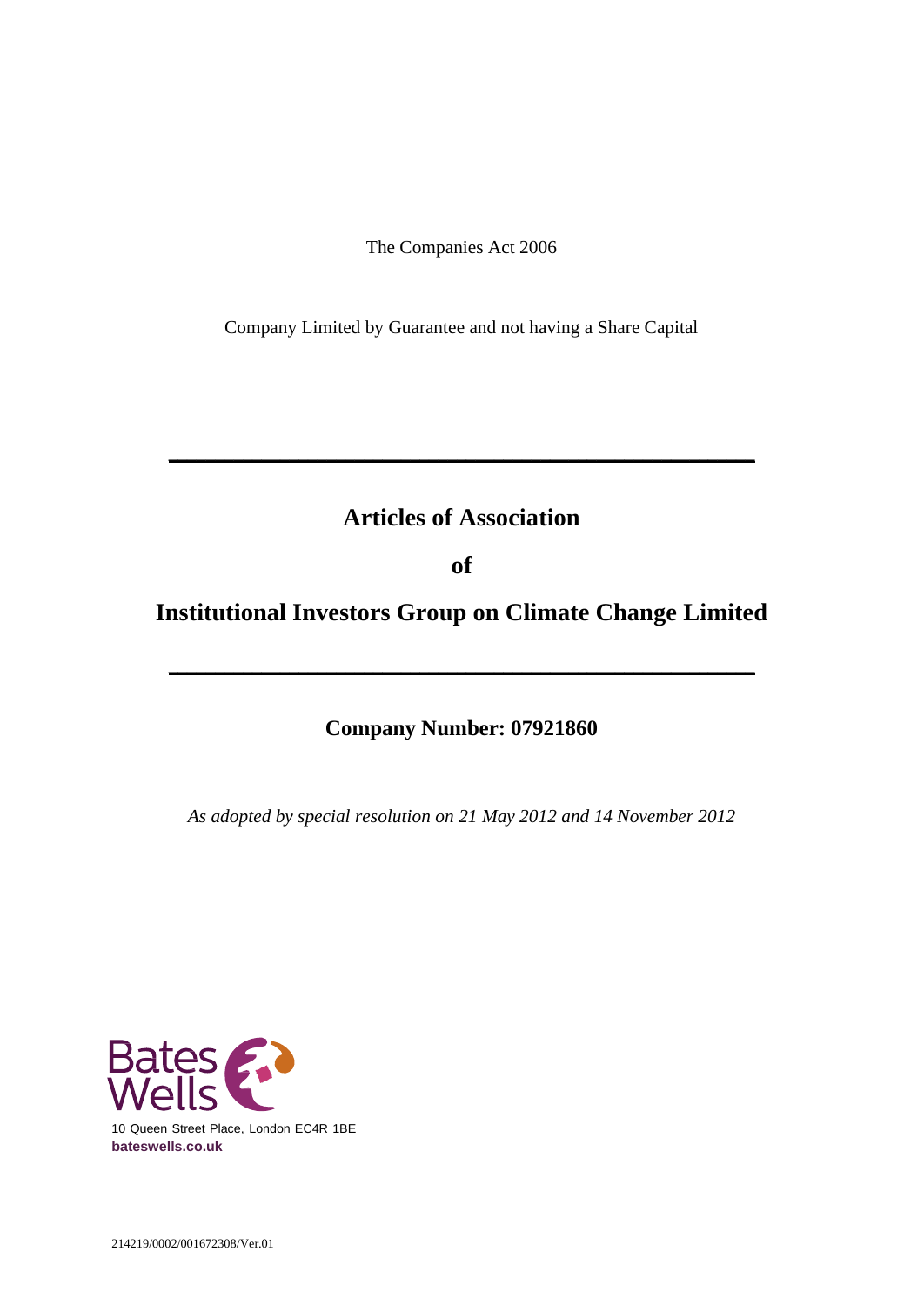# The Companies Act 2006

# Company Limited by Guarantee and not having a Share Capital

## **Index to Articles of Association of Institutional Investors Group on Climate Change Limited**

| 2.  |                                                                     |     |
|-----|---------------------------------------------------------------------|-----|
| 3.  |                                                                     |     |
|     |                                                                     |     |
| 4.  |                                                                     |     |
|     |                                                                     |     |
| 5.  |                                                                     |     |
| 6.  |                                                                     |     |
|     |                                                                     |     |
|     |                                                                     |     |
| 7.  |                                                                     |     |
| 8.  |                                                                     |     |
| 9.  |                                                                     |     |
| 10. |                                                                     |     |
| 11. |                                                                     |     |
| 12. |                                                                     |     |
| 13. |                                                                     |     |
| 14. |                                                                     |     |
| 15. |                                                                     |     |
| 16. |                                                                     |     |
|     |                                                                     |     |
| 17. |                                                                     |     |
| 18. |                                                                     |     |
| 19. |                                                                     |     |
| 20. |                                                                     |     |
| 21. |                                                                     |     |
| 22. |                                                                     |     |
| 23. |                                                                     |     |
| 24. |                                                                     |     |
| 25. |                                                                     |     |
| 26. | <b>Validity of Director actions</b>                                 | .13 |
|     |                                                                     |     |
| 27. |                                                                     |     |
| 28. | Appointment of Directors and retirement of Directors by rotation 14 |     |
| 29. |                                                                     |     |
|     |                                                                     |     |
|     |                                                                     |     |
| 30. |                                                                     |     |
| 31. |                                                                     |     |
| 32. |                                                                     |     |
|     |                                                                     |     |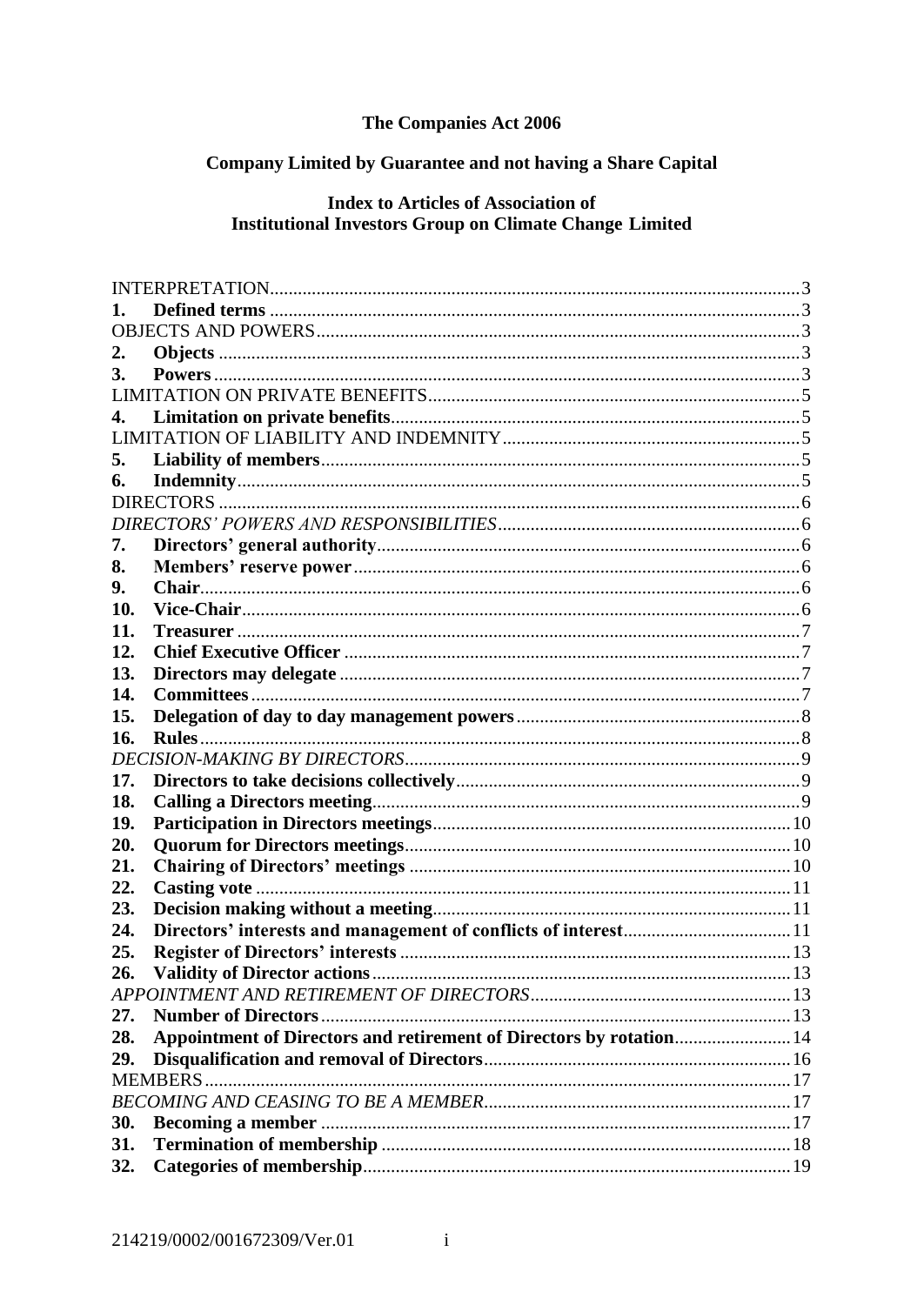| 33. |                                                  |  |  |  |
|-----|--------------------------------------------------|--|--|--|
|     |                                                  |  |  |  |
| 34. |                                                  |  |  |  |
| 35. |                                                  |  |  |  |
| 36. |                                                  |  |  |  |
| 37. |                                                  |  |  |  |
| 38. |                                                  |  |  |  |
| 39. |                                                  |  |  |  |
| 40. |                                                  |  |  |  |
| 41. |                                                  |  |  |  |
| 42. |                                                  |  |  |  |
|     |                                                  |  |  |  |
| 43. |                                                  |  |  |  |
| 44. |                                                  |  |  |  |
| 45. |                                                  |  |  |  |
| 46. |                                                  |  |  |  |
| 47. |                                                  |  |  |  |
| 48. |                                                  |  |  |  |
| 49. |                                                  |  |  |  |
| 50. |                                                  |  |  |  |
|     |                                                  |  |  |  |
| 57. |                                                  |  |  |  |
|     | ADMINISTRATIVE ARRANGEMENTS AND MISCELLANEOUS 30 |  |  |  |
| 52. |                                                  |  |  |  |
| 53. |                                                  |  |  |  |
| 54. |                                                  |  |  |  |
| 55. |                                                  |  |  |  |
| 56. |                                                  |  |  |  |
| 57. |                                                  |  |  |  |
| 58. |                                                  |  |  |  |
|     |                                                  |  |  |  |
| 59. |                                                  |  |  |  |
|     |                                                  |  |  |  |
|     |                                                  |  |  |  |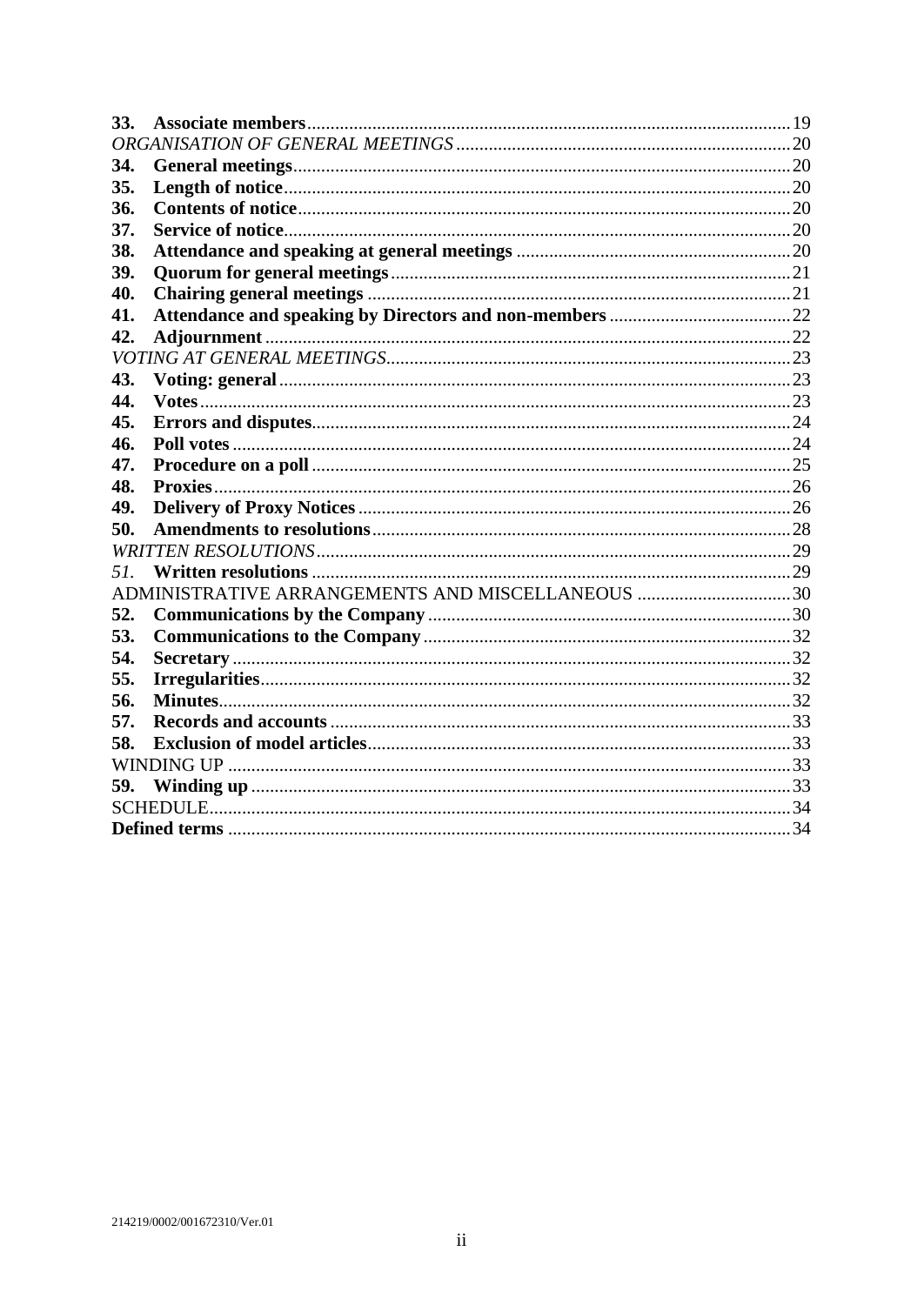### **The Companies Act 2006**

### **Company Limited by Guarantee and not having a Share Capital**

### **Articles of Association of Institutional Investors Group on Climate Change Limited**

#### **INTERPRETATION**

#### <span id="page-3-1"></span><span id="page-3-0"></span>**1. Defined terms**

The interpretation of these Articles is governed by the provisions set out in the Schedule at the end of the Articles.

### **OBJECTS AND POWERS**

#### <span id="page-3-3"></span><span id="page-3-2"></span>**2. Objects**

The objects of the Company are:

- 2.1 to promote the protection and conservation of the environment as the foundation for sustainable development; and
- 2.2 to further any other benevolent or philanthropic purpose as the Directors think fit.

#### <span id="page-3-4"></span>**3. Powers**

To further its objects the Company may:

- 3.1 develop and provide a collaborative investor platform on climate change, intended to:
	- 3.1.1 provide investors with a voice on climate change;
	- 3.1.2 engage with policymakers, investors, sectors and other stakeholders on addressing long-term risks and opportunities associated climate change and on climate finance.
	- 3.1.3 encourage public policy solutions that ensure an orderly and efficient move to a low carbon economy and adaptation measures to climate change which are consistent with long-term investment objectives.
	- 3.1.4 encourage a pro-active approach amongst asset owners and asset managers to climate change in order to preserve and enhance long-term investment values, including by increasing asset owner demand for asset managers to take action on climate change.
	- 3.1.5 improve climate-related disclosure, reporting and management of climate related risks and opportunities across different asset classes;
	- 3.1.6 develop a wide representation and profile in Europe as the joint platform for European institutional investors on climate change and climate related issues; and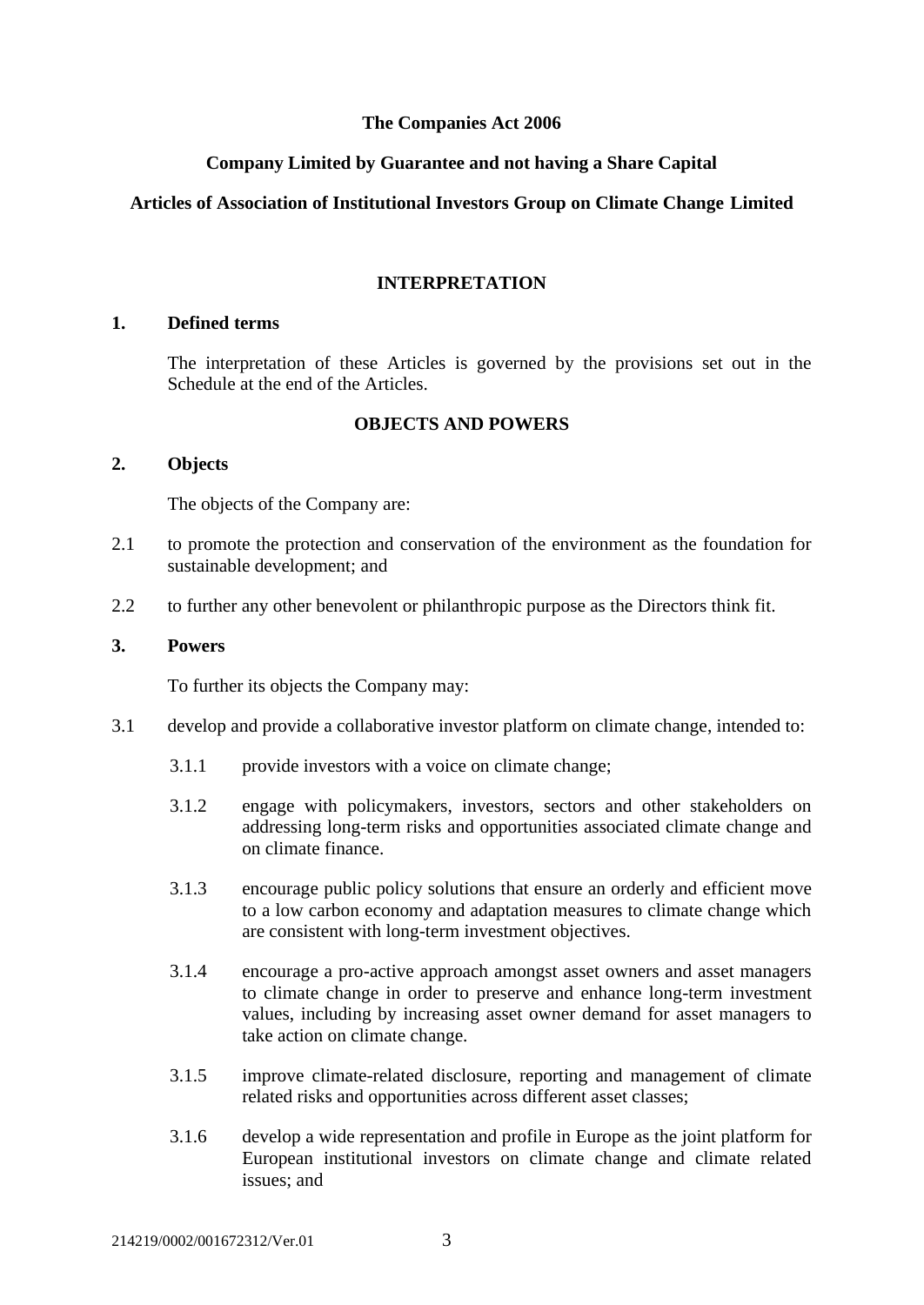- 3.1.7 communicate and focus attention on investors' positions on climate change;
- 3.2 develop and provide policy positions and dialogue to develop and voice investor positions on public policy related to climate change and engage in dialogue with policymakers and key political institutions in order to influence national, regional and international policy;
- 3.3 develop and provide guidance for investors and support the adoption of best practice amongst investors to:
	- 3.3.1 raise investor awareness of the risks and opportunities associated with climate change and related policy developments; and
	- 3.3.2 integrate these issues into asset manager selection, investment analysis and shareholder ownership activities;
- 3.4 develop reporting frameworks and guidelines for investments that support improved disclosure, reporting and management of climate change issues across different asset classes;
- 3.5 promote international investor collaboration;
- 3.6 promote, encourage, carry out or commission research, surveys, studies or other work, making the useful results available;
- 3.7 alone or with other organisations seek to influence public opinion and make representations to and seek to influence governmental and other bodies and institutions regarding the reform, development and implementation of appropriate policies, legislation and regulations;
- 3.8 dispose of or deal with all or any of its property with or without payment and subject to such conditions as the Directors think fit;
- 3.9 borrow or raise and secure the payment of money for any purpose including for the purposes of investment or of raising funds, including charging property as security for the repayment of money borrowed or as security for a grant or the discharge of an obligation;
- 3.10 lend money and give credit to, take security for such loans or credit and guarantee or give security for the performance of contracts by any person or company;
- 3.11 open and operate bank accounts and other facilities for banking and draw, accept, endorse, issue or execute promissory notes, bills of exchange, cheques and other instruments;
- 3.12 amalgamate or merge with or acquire or undertake all or any of the property, liabilities and engagements of any body;
- 3.13 provide indemnity insurance for the Directors or any other officer of the Company in relation to any liability permitted to be covered by such insurance under the Companies Act; and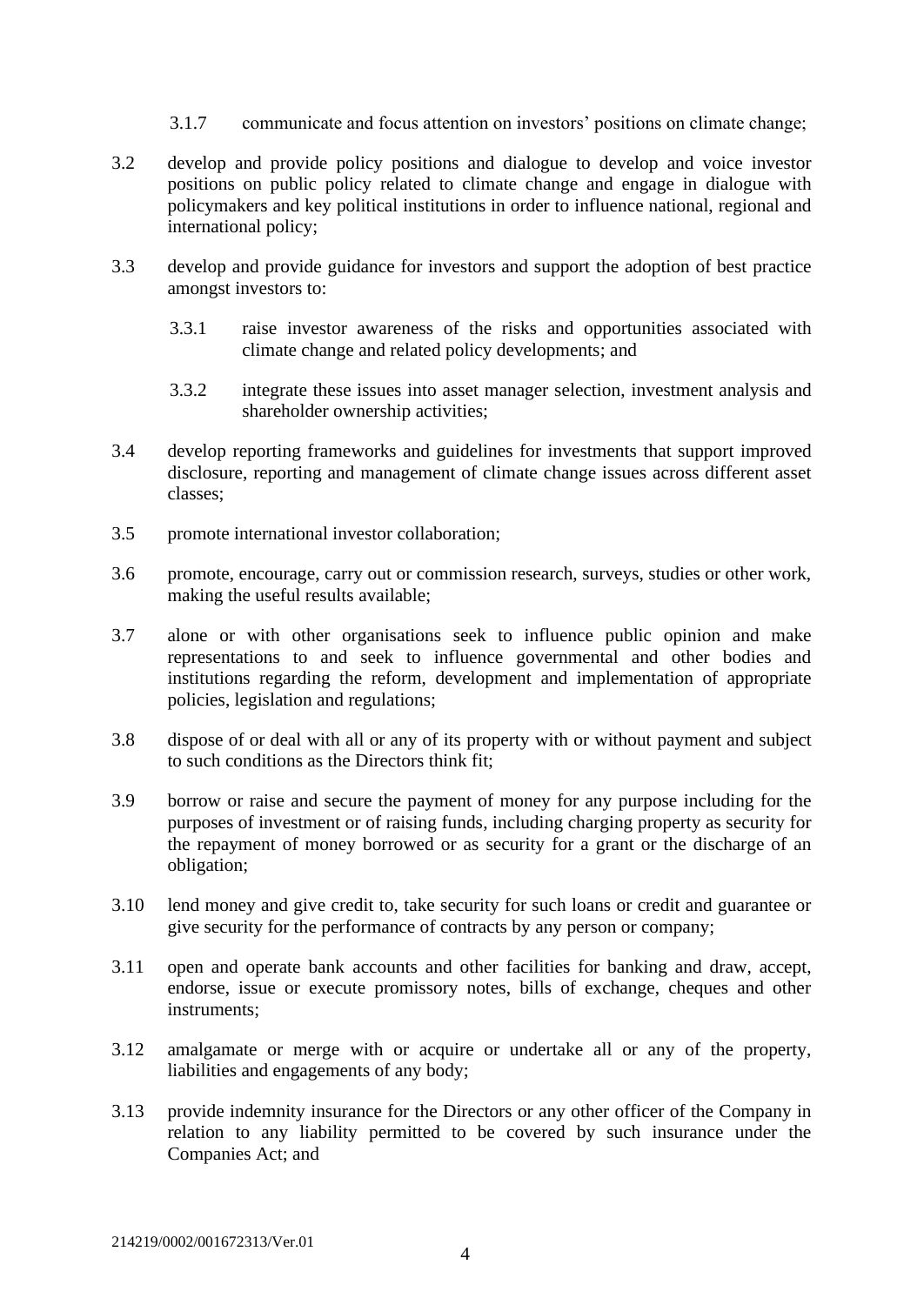<span id="page-5-0"></span>3.14 do all such other lawful things as may further the Company's objects.

### **LIMITATION ON PRIVATE BENEFITS**

#### <span id="page-5-1"></span>**4. Limitation on private benefits**

4.1 The income and property of the Company shall be applied solely towards the promotion of its objects.

### *Permitted benefits to members*

- 4.2 No part of the income and property of the Company may be paid or transferred directly or indirectly by way of dividend, bonus or otherwise by way of profit to any member of the Company. This shall not prevent any payment in good faith by the Company of:
	- 4.2.1 any payments made to any member in his, her or its capacity as a beneficiary of the Company's activities;
	- 4.2.2 reasonable and proper remuneration to any member for any goods or services supplied to the Company (including services performed by the member under a contract of employment with the Company);
	- 4.2.3 interest at a reasonable and proper rate on money lent by any member to the Company;
	- 4.2.4 any reasonable and proper rent for premises let by any member to the Company; and
	- 4.2.5 any distribution to a member upon dissolution of the Company pursuant to Article 59.

# **LIMITATION OF LIABILITY AND INDEMNITY**

### <span id="page-5-3"></span><span id="page-5-2"></span>**5. Liability of members**

The liability of each member is limited to £1, being the amount that each member undertakes to contribute to the assets of the Company in the event of its being wound up while he, she or it is a member or within one year after he, she or it ceases to be a member, for:

- 5.1 payment of the Company's debts and liabilities contracted before he, she or it ceases to be a member;
- 5.2 payment of the costs, charges and expenses of winding up; and
- 5.3 adjustment of the rights of the contributories among themselves.

### <span id="page-5-4"></span>**6. Indemnity**

Without prejudice to any indemnity to which a Director may otherwise be entitled, every Director of the Company shall be indemnified out of the assets of the Company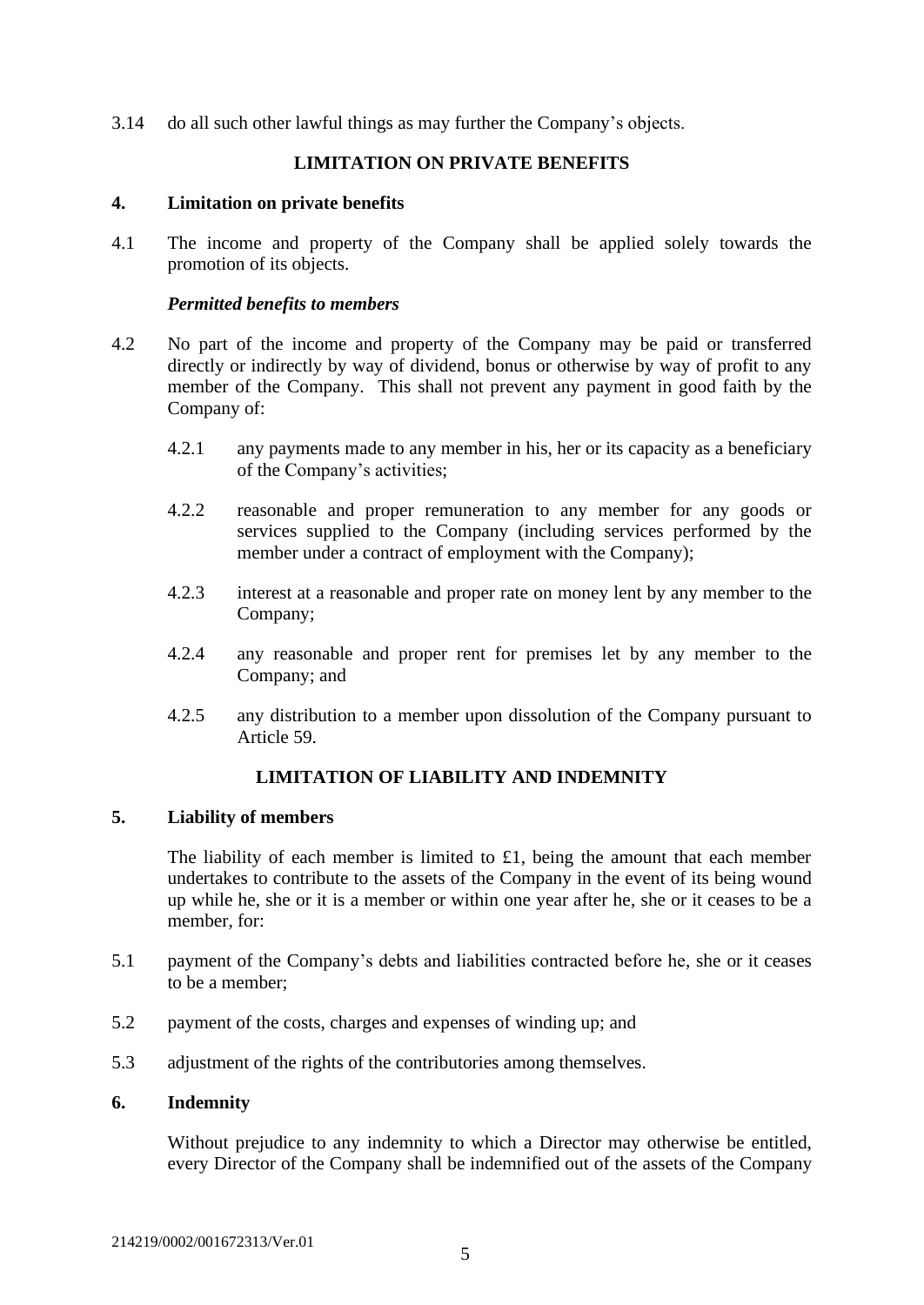in relation to any liability incurred by him or her in that capacity but only to the extent permitted by the Companies Acts; and every other officer of the Company may be indemnified out of the assets of the Company in relation to any liability incurred by him or her in that capacity, but only to the extent permitted by the Companies Acts.

### **DIRECTORS**

#### *DIRECTORS' POWERS AND RESPONSIBILITIES*

#### <span id="page-6-2"></span><span id="page-6-1"></span><span id="page-6-0"></span>**7. Directors' general authority**

Subject to the Articles, the Directors are responsible for the management of the Company's business, for which purpose they may exercise all the powers of the Company.

#### <span id="page-6-3"></span>**8. Members' reserve power**

- 8.1 The members may, by special resolution, direct the Directors to take, or refrain from taking, specified action.
- 8.2 No such special resolution invalidates anything which the Directors have done before the passing of the resolution.

#### <span id="page-6-4"></span>**9. Chair**

- 9.1 The Directors may nominate any member (or the authorised representative of any Corporate Member) to be appointed as the Chair of the Directors.
- 9.2 Any member (or the authorised representative of any Corporate Member) may also nominate himself or herself for election or re-election as the Chair by notice given to the Company:
	- 9.2.1 at least 3 but not more than 6 calendar weeks before the last date on which notice may be given by the Company of the meeting at which the Chair is to be appointed (in accordance with Article 35); or
	- 9.2.2 within such other time frame as may be agreed by the Directors.
- 9.3 The Chair shall be appointed by election at a general meeting of all IIGCC members for a period ending at the next general meeting to fall at least 3 years after their appointment may be re-elected no more than once.
- 9.4 Appointment as Chair shall also constitute appointment as a Director and the Chair shall cease to hold office as Chair if he or she ceases to hold office as a Director.

#### <span id="page-6-5"></span>10. **Vice-Chair**

10.1 The Directors shall appoint (and may remove from office) any Director to be a Vice-Chair.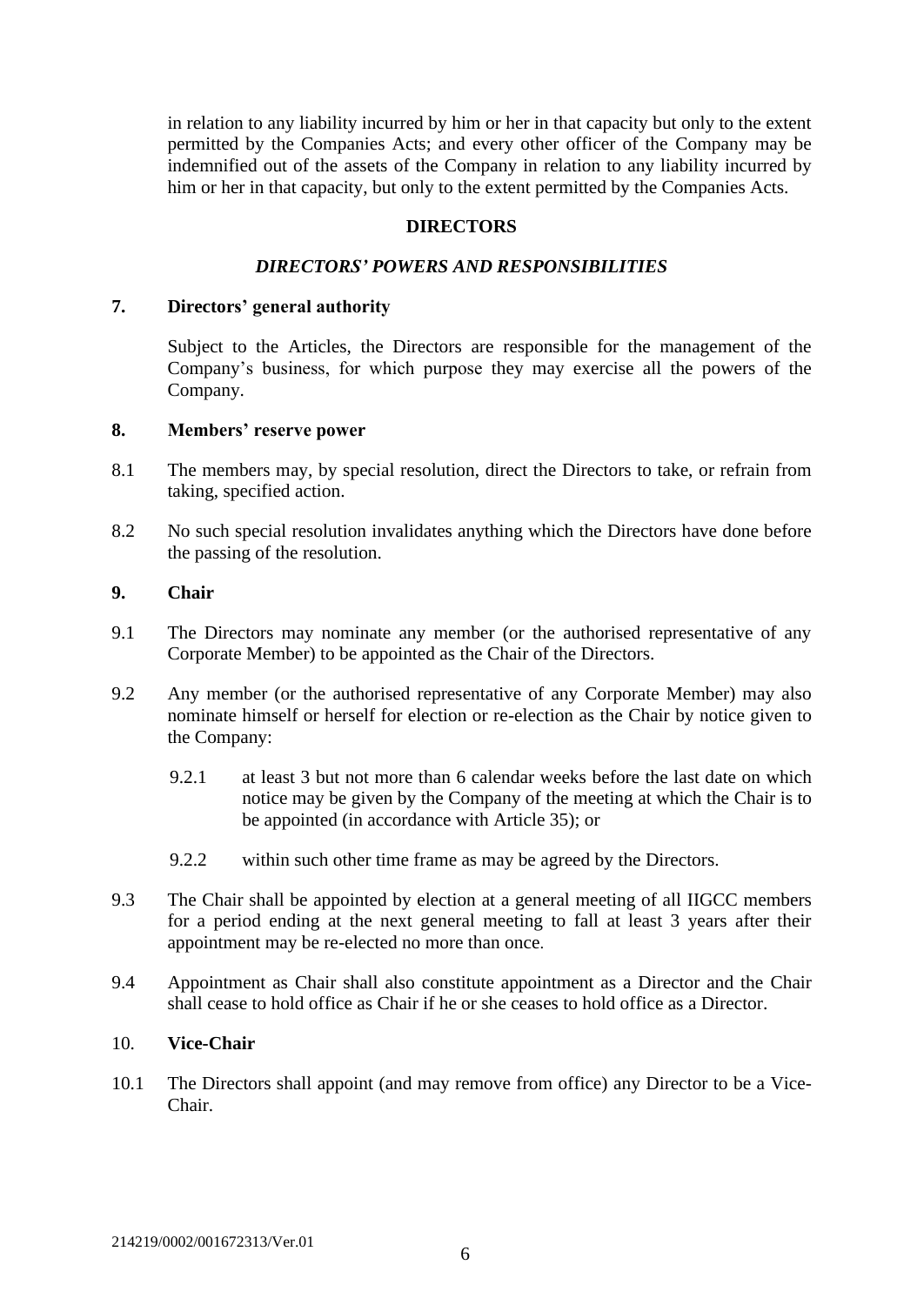#### <span id="page-7-0"></span>11. **Treasurer**

11.1 The Directors shall appoint (and may remove from office) any Director to be the Treasurer.

#### <span id="page-7-1"></span>12. **Chief Executive Officer**

- 12.1 The Directors may appoint any person to be the Chief Executive Officer.
- 12.2 The Directors may delegate functions to the Chief Executive Officer pursuant to Article 13.2.
- 12.3 The Chief Executive Officer shall not be a Director unless otherwise agreed by the Directors.

#### <span id="page-7-2"></span>**13. Directors may delegate**

- 13.1 Subject to the Articles, the Directors may delegate any of their powers or functions to any committee.
- 13.2 Subject to the Articles, the Directors may delegate the implementation of their decisions or day-to-day management of the affairs of the Company to the Chief Executive Officer or any other person or committee.
- 13.3 Any delegation by the Directors may be:
	- 13.3.1 by such means;
	- 13.3.2 to such an extent;
	- 13.3.3 in relation to such matters or territories; and
	- 13.3.4 on such terms and conditions;

as they think fit.

- 13.4 The Directors may authorise further delegation of the relevant powers, functions, implementation of decisions or day-to-day management by any person or committee to whom they are delegated.
- 13.5 The Directors may revoke any delegation in whole or part, or alter its terms and conditions.
- 13.6 The Directors may by power of attorney or otherwise appoint any person to be the agent of the Company for such purposes and on such conditions as they determine.

### <span id="page-7-3"></span>**14. Committees**

- 14.1 In the case of delegation by the Directors to committees:
	- 14.1.1 the resolution making the delegation must specify those who shall serve or be asked to serve on the committee (although the resolution may allow the committee to make co-options up to a specified number);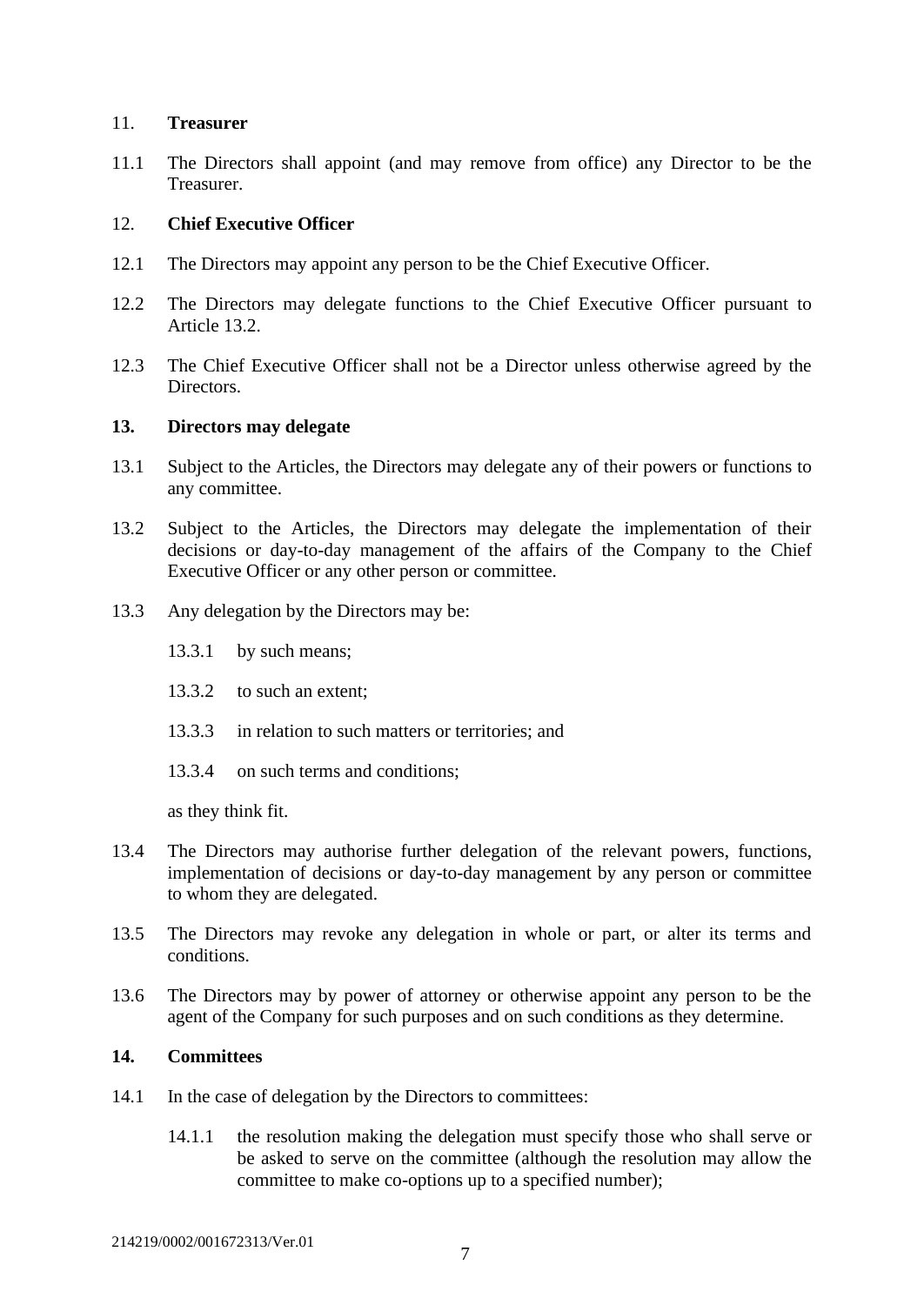- 14.1.2 the composition of any committee shall be entirely at the discretion of the Directors and may include such of their number (if any) as the resolution may specify;
- 14.1.3 the deliberations of any committee must be reported regularly to the Directors and any resolution passed or decision taken by any committee must be reported promptly to the Directors and every committee must appoint a secretary for that purpose;
- 14.1.4 the Directors may make such regulations and impose such terms and conditions and give such mandates to any committee as they may from time to time think fit; and
- 14.1.5 no committee shall knowingly incur expenditure or liability on behalf of the Company except where authorised by the Directors or in accordance with a budget which has been approved by the Directors.
- 14.2 The meetings and proceedings of any committee shall be governed by the Articles regulating the meetings and proceedings of the Directors so far as they apply and are not superseded by any regulations made by the Directors.

### <span id="page-8-0"></span>**15. Delegation of day to day management powers**

In the case of delegation of the day to day management of the Company to the Chief Executive Officer or other manager or managers:

- 15.1 the delegated power shall be to manage the Company by implementing the policy and strategy adopted by and within a budget approved by the Directors and (if applicable) to advise the Directors in relation to such policy, strategy and budget;
- 15.2 the Directors shall provide any manager with a description of his or her role and the extent of his or her authority; and
- 15.3 any manager must report regularly to the Directors on the activities undertaken in managing the Company and provide them regularly with management accounts which are sufficient to explain the financial position of the Company.

#### <span id="page-8-1"></span>**16. Rules**

- 16.1 The Directors may from time to time make, repeal or alter such rules as they think fit as to the management of the Company and its affairs. The rules shall be binding on all members of the Company. No rule shall be inconsistent with the Companies Acts, the Articles or any rule of law.
- 16.2 The rules may regulate the following matters but are not restricted to them:
	- 16.2.1 the duties of any officers or employees of the Company;
	- 16.2.2 the admission of members of the Company and the benefits conferred on such members, and any subscriptions, fees or payments to be made by members;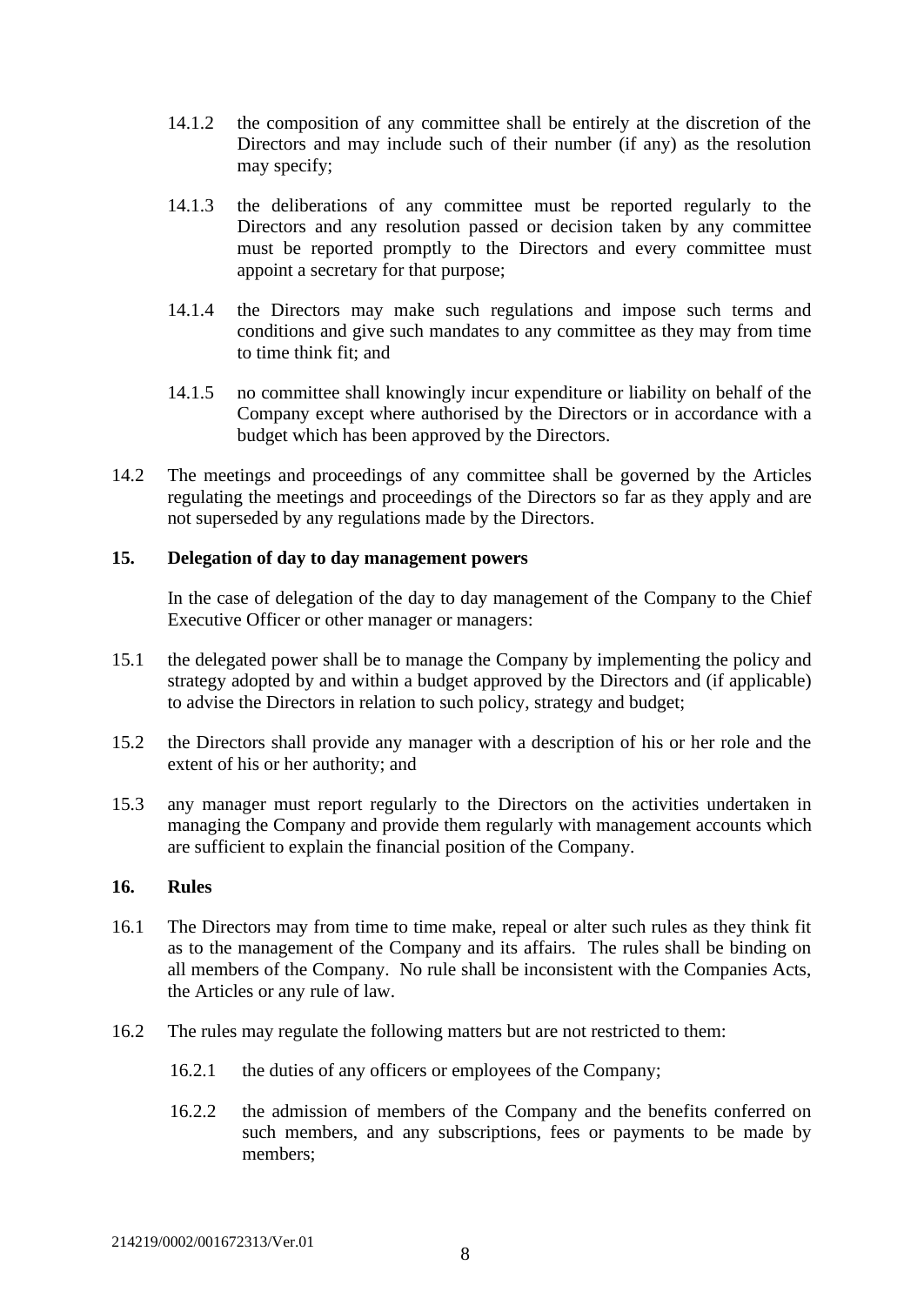- 16.2.3 the conduct of members of the Company in relation to one another, and to the Company's employees and volunteers;
- 16.2.4 complaints and appeals procedure;
- 16.2.5 the conduct of business of the Directors or any committee (including, without limitation, how the Directors make decisions and how such rules are to be recorded or communicated to Directors);
- 16.2.6 the procedure at general meetings;
- 16.2.7 any of the matters or things within the powers or under the control of the Directors; and
- 16.2.8 generally, all such matters as are commonly the subject matter of company rules.
- <span id="page-9-0"></span>16.3 The Company in general meeting has the power to alter, add to or repeal the rules.

### *DECISION-MAKING BY DIRECTORS*

#### <span id="page-9-1"></span>**17. Directors to take decisions collectively**

Any decision of the Directors must be either:

- 17.1 by decision of a majority of the Directors present and voting at a quorate Directors meeting (subject to Article 22); or
- 17.2 a majority decision taken in accordance with Article 23.

#### <span id="page-9-2"></span>**18. Calling a Directors meeting**

- 18.1 Two Directors may (and the Secretary, if any, must at the request of two Directors) call a Directors meeting.
- 18.2 A Directors meeting must be called by at least seven Clear Days' notice unless either:
	- 18.2.1 all the Directors agree; or
	- 18.2.2 urgent circumstances require shorter notice.
- 18.3 Notice of Directors meetings must be given to each Director.
- 18.4 Every notice calling a Directors meeting must specify:
	- 18.4.1 the place, day and time of the meeting;
	- 18.4.2 the general nature of the business to be considered at such meeting; and
	- 18.4.3 if it is anticipated that Directors participating in the meeting will not be in the same place, how it is proposed that they should communicate with each other during the meeting.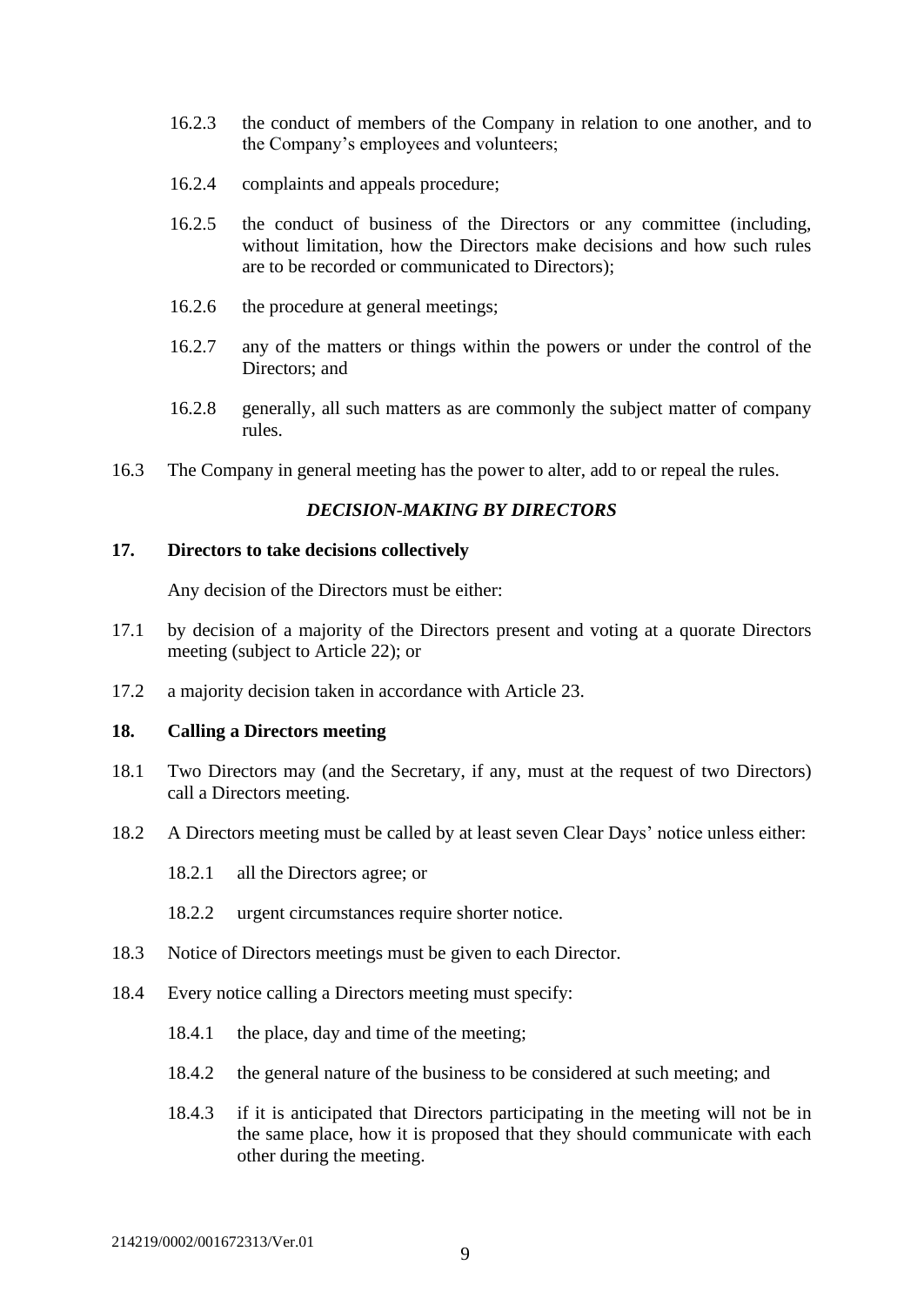- 18.5 Notice of Directors meetings need not be in Writing.
- 18.6 Article 52 shall apply, and notice of Directors meetings may be sent by Electronic Means to an Address provided by the Director for the purpose.

#### <span id="page-10-0"></span>**19. Participation in Directors meetings**

- 19.1 Subject to the Articles, Directors participate in a Directors meeting, or part of a Directors meeting, when:
	- 19.1.1 the meeting has been called and takes place in accordance with the Articles; and
	- 19.1.2 they can each communicate to the others any information or opinions they have on any particular item of the business of the meeting.
- 19.2 In determining whether Directors are participating in a Directors meeting, it is irrelevant where any Director is or how they communicate with each other.
- 19.3 If all the Directors participating in a meeting are not in the same place, they may decide that the meeting is to be treated as taking place wherever any of them are.
- 19.4 Each Director must participate in at least two-thirds of all Directors meetings.
- 19.5 The Directors may invite any person to attend and speak but not to vote at a Directors meeting.

#### <span id="page-10-1"></span>**20. Quorum for Directors meetings**

- 20.1 At a Directors meeting, unless a quorum is participating, no proposal is to be voted on, except a proposal to call another meeting.
- 20.2 The quorum for Directors meetings shall be 3 Directors, to include the Chair or at least one Vice-Chair.
- 20.3 If the total number of Directors for the time being is less than the quorum required, the Directors must not take any decision other than a decision:
	- 20.3.1 to appoint further Directors; or
	- 20.3.2 to call a general meeting so as to enable the members to appoint further Directors.

## <span id="page-10-2"></span>**21. Chairing of Directors' meetings**

The Chair, if any, or in his or her absence, a Vice-Chair or another Director nominated by the Directors present shall preside as chair of each Directors' meeting.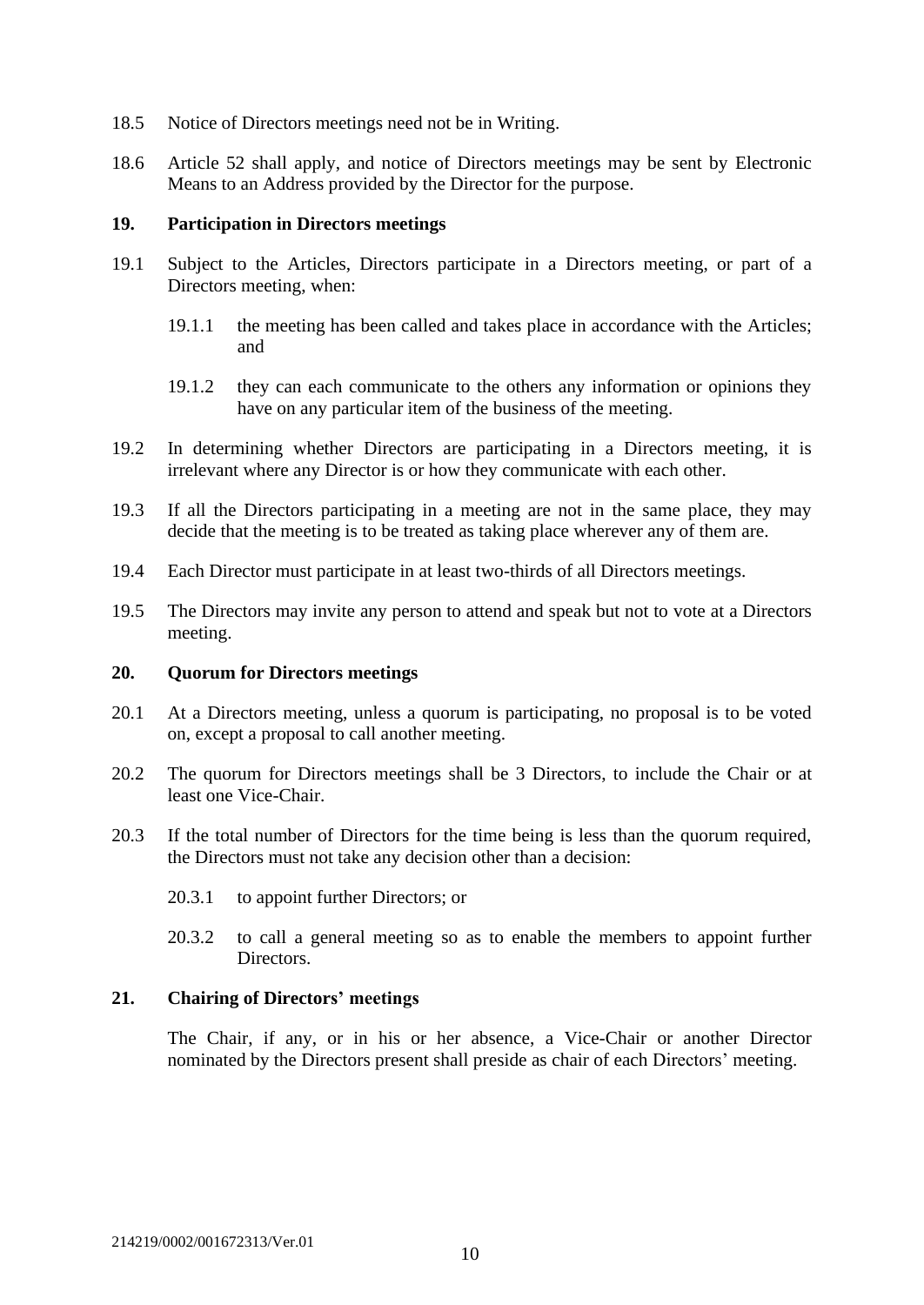### <span id="page-11-0"></span>**22. Casting vote**

- 22.1 If the numbers of votes for and against a proposal at a Directors meeting are equal, the chair of the meeting has a casting vote in addition to any other vote he or she may have.
- 22.2 Article 22.1 does not apply if, in accordance with the Articles, the chair of the meeting is not to be counted as participating in the decision-making process for quorum or voting purposes.

### <span id="page-11-1"></span>**23. Decision making without a meeting**

- 23.1 The Directors may, in the circumstances outlined in this Article, make a majority decision without holding a Directors meeting if:
	- 23.1.1 a Director has become aware of a matter on which the Directors need to take a decision;
	- 23.1.2 that Director has taken all reasonable steps to make all the other Directors aware of the matter and the decision;
	- 23.1.3 the Directors have had a reasonable opportunity to communicate their views on the matter and the decision to each other; and
	- 23.1.4 a majority of the Directors vote in favour of a particular decision on that matter.
- 23.2 Directors participating in the taking of a majority decision otherwise than at a Directors meeting in accordance with this Article:
	- 23.2.1 may be in different places, and may participate at different times; and
	- 23.2.2 may communicate with each other by any means.
- 23.3 The Chair, or such other Director as shall be appointed by the Directors shall be the chair of the process of decision-making in accordance with this Articles and must prepare a minute of the decision in accordance with Article 56 (minutes).
- 23.4 In the case of an equality of votes in any decision-making process in accordance with this Article, the Chair shall be entitled to a casting vote in addition to any other vote he or she may have. However this does not apply if, in accordance with the Articles, the Chair or specified Director is not to be counted as participating in the decisionmaking process for quorum, voting or agreement purposes.

### <span id="page-11-2"></span>**24. Directors' interests and management of conflicts of interest**

### *Declaration of interests*

- 24.1 Unless Article 24.2 applies, a Director must declare the nature and extent of any direct or indirect interest which he or she has:
	- 24.1.1 in a proposed transaction or arrangement with the Company; or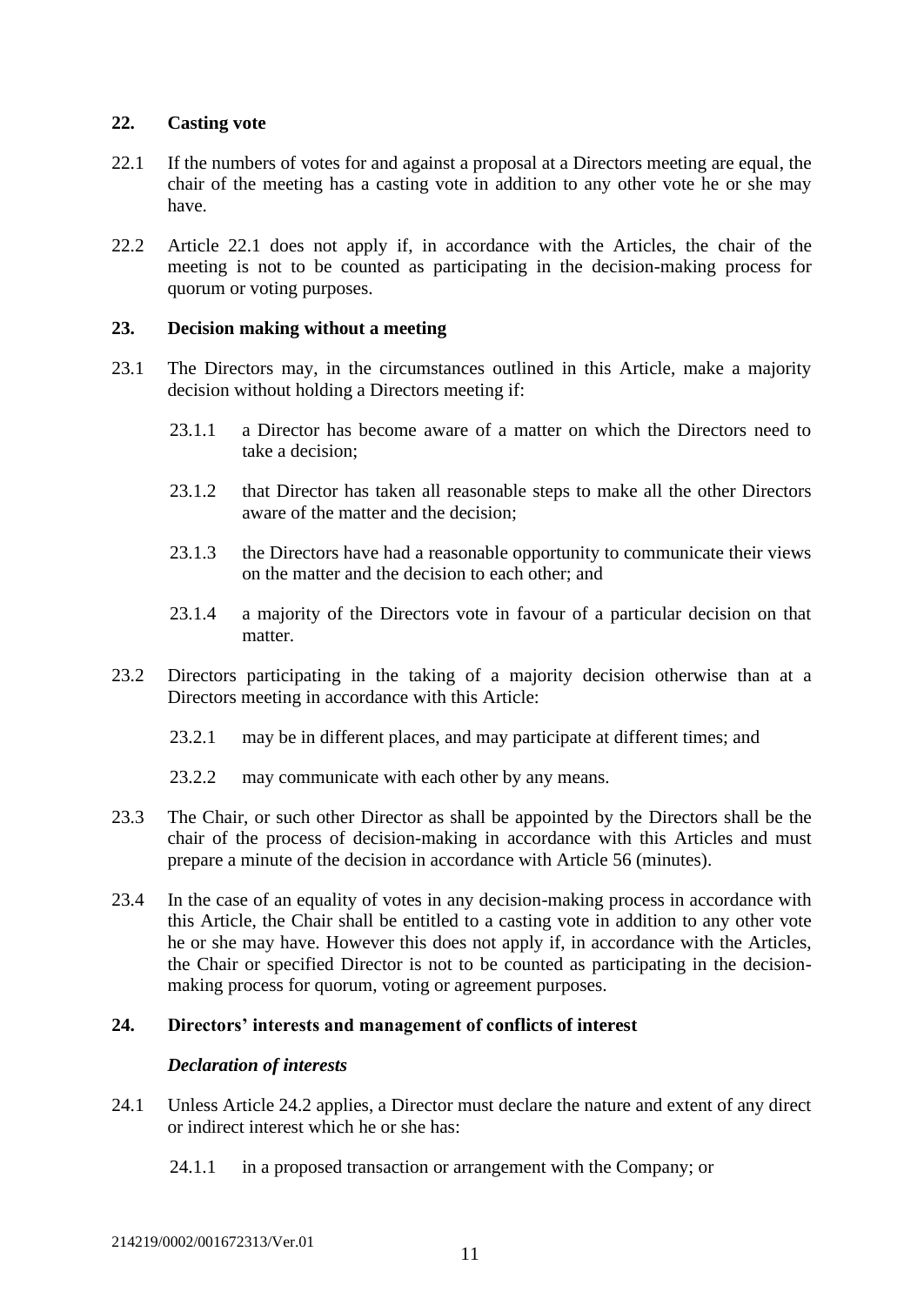- 24.1.2 which conflicts or may conflict with the interests of the Company or his or her duties to the Company.
- 24.2 There is no need to declare any interest:
	- 24.2.1 of which the other Directors are, or ought reasonably to be, already aware;
	- 24.2.2 if or to the extent it concerns the terms of his or her service contract which are to be considered by a meeting of the Directors or a sub-committee of the **Directors**

#### *Participation in decision-making*

- 24.3 If a Director's interest or duty cannot reasonably be regarded as likely to give rise to a conflict of interest or a conflict of duties with or in respect of the Company, he or she is entitled to participate in the decision-making process, to be counted in the quorum and to vote in relation to the matter. Any uncertainty about whether a Director's interest or duty is likely to give rise to a conflict shall be determined by a majority decision of the other Directors taking part in the decision-making process.
- 24.4 If a Director's interest or duty gives rise (or could reasonably be regarded as likely to give rise) to a conflict of interest or a conflict of duties with or in respect of the Company, he or she may participate in the decision-making process and may be counted in the quorum and vote unless:
	- 24.4.1 the decision could result in the Director receiving a benefit other than:
		- (a) any benefit received in his, her or its capacity as a beneficiary of the Company's activities (as permitted under Article 4.2.1) and which is available generally to the beneficiaries of the Company's activities;
		- (b) the payment of premiums in respect of indemnity insurance effected in accordance with Article 3.13; and
		- (c) payment under the indemnity set out at Article 6; or
	- 24.4.2 the decision could result in a member with whom a Director is Connected receiving a benefit not available to all the other members within the same category of membership;
	- 24.4.3 the decision relates to a complaint or disciplinary issue involving a member with whom the Director is Connected; or
	- 24.4.4 a majority of the other Directors participating in the decision-making process decide to the contrary,

in which case he or she must comply with Article 24.5.

24.5 If a Director with a conflict of interest or conflict of duties is required to comply with this Article 24.5, he or she must: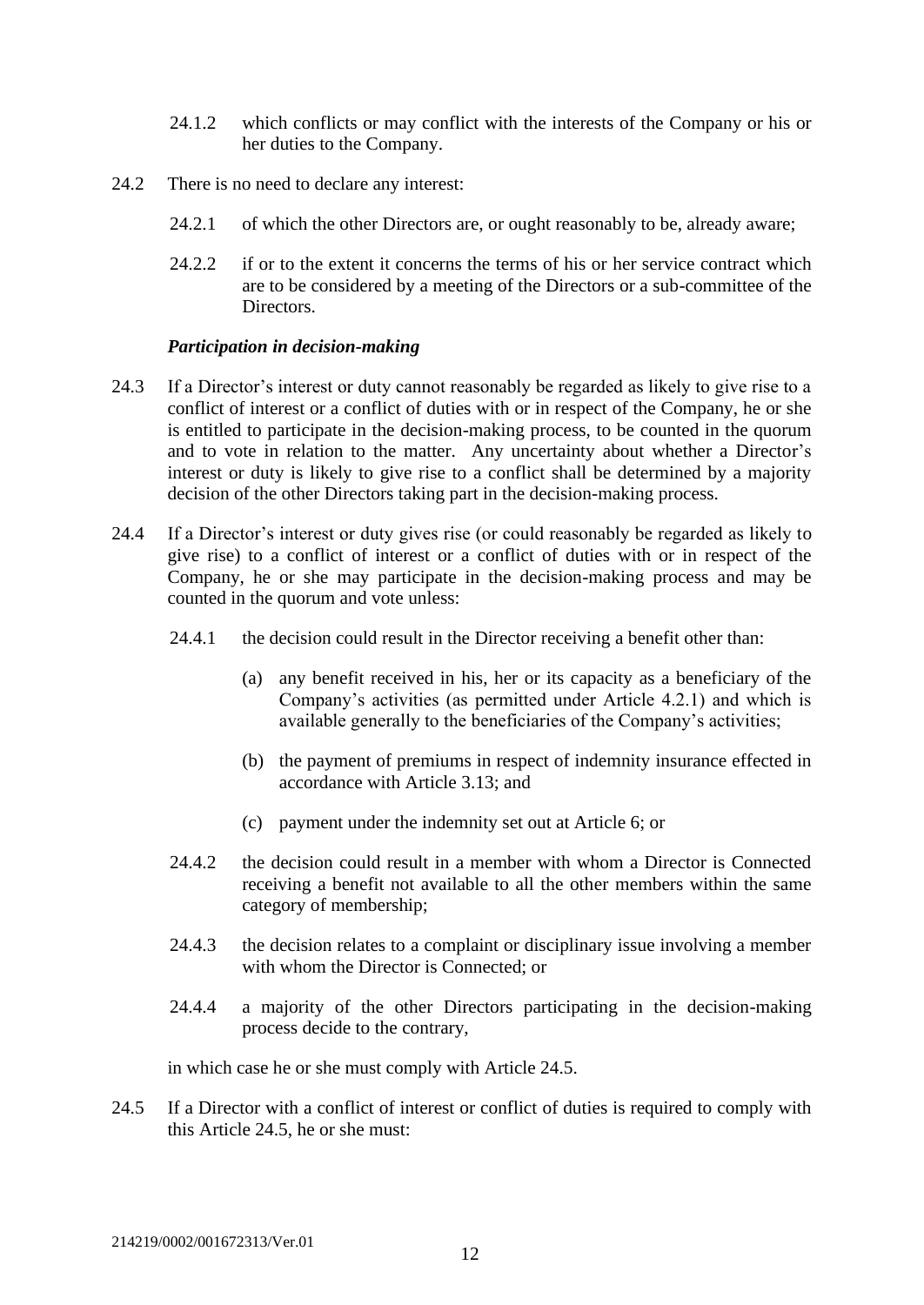- 24.5.1 take part in the decision-making process only to such extent as in the view of the other Directors is necessary to inform the debate;
- 24.5.2 not be counted in the quorum for that part of the process; and
- 24.5.3 withdraw during the vote and have no vote on the matter.

#### *Continuing duties to the Company*

- 24.6 Where a Director has a conflict of interest or conflict of duties and the Director has complied with his or her obligations under these Articles in respect of that conflict:
	- 24.6.1 the Director shall not be in breach of his or her duties to the Company by withholding confidential information from the Company if to disclose it would result in a breach of any other duty or obligation of confidence owed by him or her; and
	- 24.6.2 the Director shall not be accountable to the Company for any benefit expressly permitted under these Articles which he or she or any person Connected with him or her derives from any matter or from any office, employment or position.

#### <span id="page-13-0"></span>**25. Register of Directors' interests**

The Directors must cause a register of Directors' interests to be kept.

#### <span id="page-13-1"></span>**26. Validity of Director actions**

All acts done by a person acting as a Director shall, even if afterwards discovered that there was a defect in his or her appointment or that he or she was disqualified from holding office or had vacated office, be as valid as if such person had been duly appointed and was qualified and had continued to be a Director.

### *APPOINTMENT AND RETIREMENT OF DIRECTORS*

#### <span id="page-13-3"></span><span id="page-13-2"></span>**27. Number of Directors**

- 27.1 There shall be at least seven Directors, including:
	- 27.1.1 the Chair;
	- 27.1.2 any Vice-Chair; and
	- 27.1.3 the Treasurer.
- 27.2 At any time:
	- 27.2.1 at least three Directors shall be Asset Managers or Financial Service Providers; and
	- 27.2.2 at least four Directors shall be Asset Owners.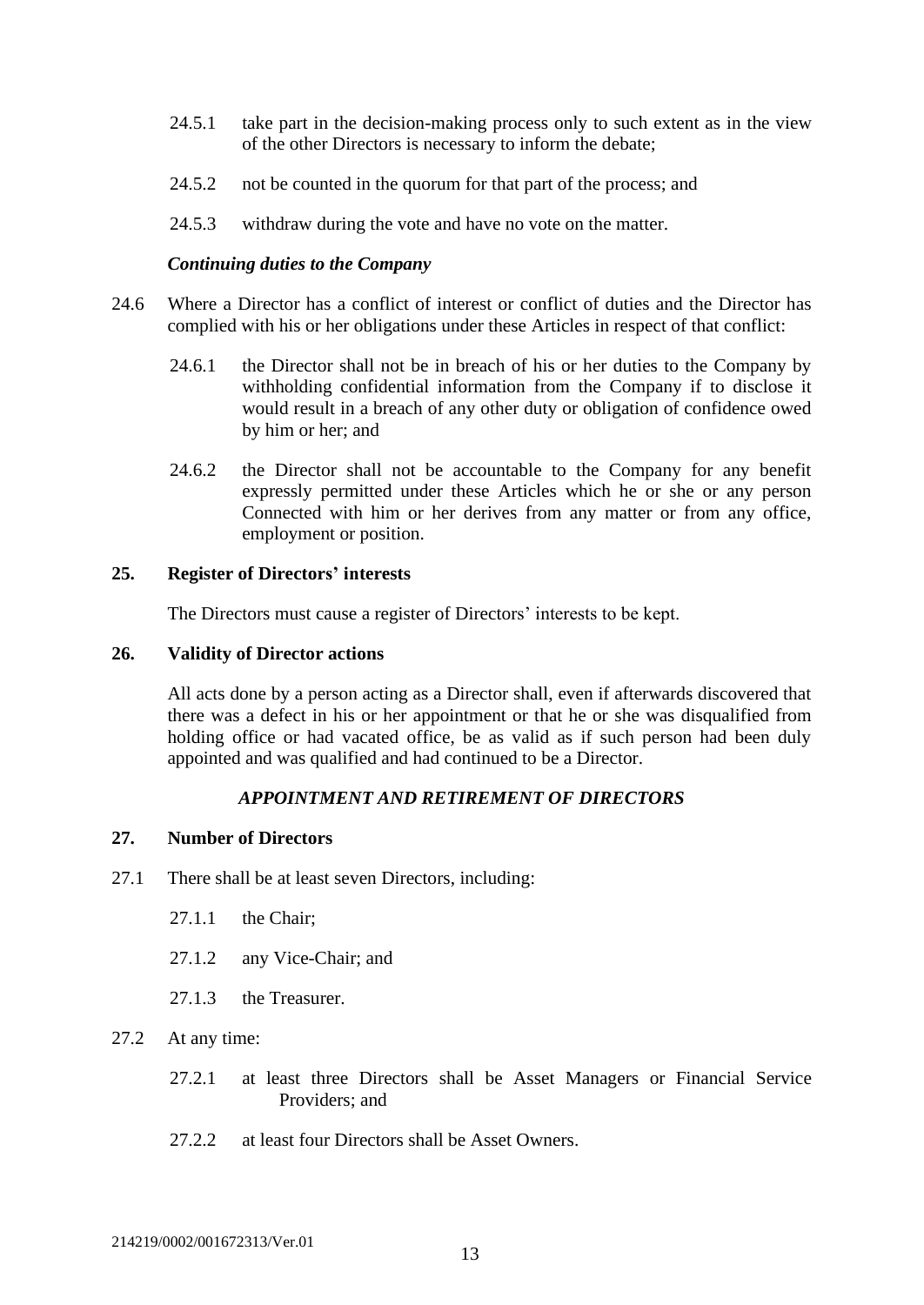27.3 For the avoidance of doubt, the majority of Directors should be Asset Owners. If the majority of Directors are not Asset Owners then the Directors should use reasonable endeavours to appoint further Directors who are Asset Owners pursuant to Article 28.2.2.

### <span id="page-14-0"></span>**28. Appointment of Directors and retirement of Directors by rotation**

28.1 Those persons notified to the Registrar of Companies as the first directors of the Company shall be the first Directors.

### *Appointment of Directors*

- 28.2 Any member (or the authorised representative of any Corporate Member) who is willing to act as a Director, and who would not be disqualified from acting under the provisions of Article 29, may be appointed to be a Director:
	- 28.2.1 by election by ordinary resolution; or
	- 28.2.2 by co-option by a decision of the Directors.
- 28.3 In exercising their powers of co-option under Article 28.2.2, the Directors shall seek to:
	- 28.3.1 reflect the aims and objectives of the Company; and
	- 28.3.2 maintain a balance between the number of Directors being Asset Managers and Financial Service Providers, and the number being Asset Owners.

### *Terms of office of Directors*

- 28.4 Subject to Article 28.6, Directors elected by ordinary resolution of the members shall be appointed for a period ending at the next general meeting to fall at least 3 years after their appointment and may be re-elected no more than once.
- 28.5 Directors co-opted by a decision of the Directors under Article 28.2.2 shall be appointed indefinitely or for such period as the Directors may prescribe, subject in each case to annual review by the Directors.

### *Automatic retirement*

- 28.6 At every annual general meeting one Director elected by the members pursuant to Article 28.4 must retire from office but may (subject to the provisions of this Article 28) offer themselves for reappointment by the members.
- 28.7 The following rules shall apply to determine who shall retire by rotation under Article 28.6:
	- 28.7.1 The Director to retire by rotation shall be the Director who has been longest in office since their last appointment or reappointment.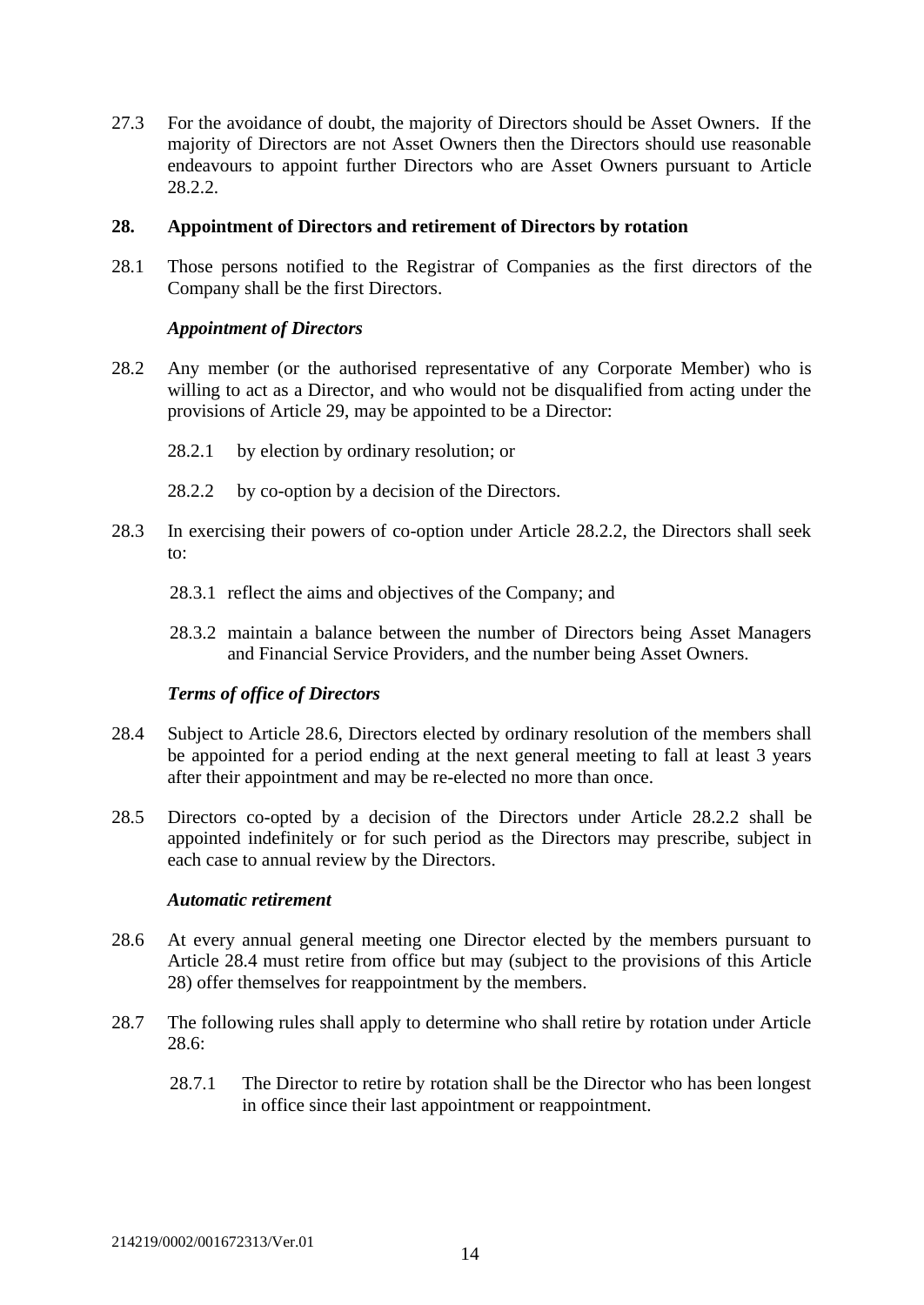- 28.7.2 As between persons who became or were last reappointed Director on the same day, the Director to retire shall (unless they otherwise agree among themselves) be decided by lot.
- 28.7.3 If there is only one Director who is subject to retirement by rotation, he or she shall retire.
- 28.7.4 Directors appointed by the Directors under Article 28.5 shall not be taken into account in determining the Director who is to retire by rotation.

### *Deemed reappointment*

28.8 Subject to Article 28.10, if the Company at the meeting at which a Director retires by virtue of Article 28.6 does not fill the vacancy, the retiring Director will, if willing to act, be deemed to have been reappointed unless at the meeting it is resolved not to fill the vacancy or unless a resolution for the reappointment of the Director is put to the meeting and lost.

### *Minimum age*

28.9 No person may be appointed as a Director unless he or she has reached the age of 18 years.

### *Conditions of appointment*

- 28.10 No person other shall be appointed or reappointed a Director at any general meeting unless:
	- 28.10.1 he or she is recommended by the Directors; or
	- 28.10.2 notice executed by a member qualified to vote at the meeting has been given to the Company of the intention to propose that person for appointment or reappointment stating the particulars which would, if he or she were so appointed or reappointed, be required to be included in the Company's register of Directors together with notice executed by that person of his or her willingness to be appointed or reappointed (and, for the avoidance of doubt, a member may nominate himself or herself for appointment or reappointment using this process), each such notice to be provided:
	- (a) at least 3 but not more than 6 calendar weeks before the last date on which notice may be given by the Company of the meeting in accordance with Article 35; or
	- (b) within such other time frame as may be agreed by the Directors.
- 28.11 At least five but not more than 28 Clear Days before the date appointed for holding a general meeting notice must be given to all who are entitled to receive notice of the meeting of any person who is recommended by the Directors for appointment or reappointment as a Director at the meeting or in respect of whom notice has been duly given to the Company of the intention to propose him or her at the meeting for appointment or reappointment as a Director. The notice must give such information about the proposed Director as the Directors shall decide including the particulars of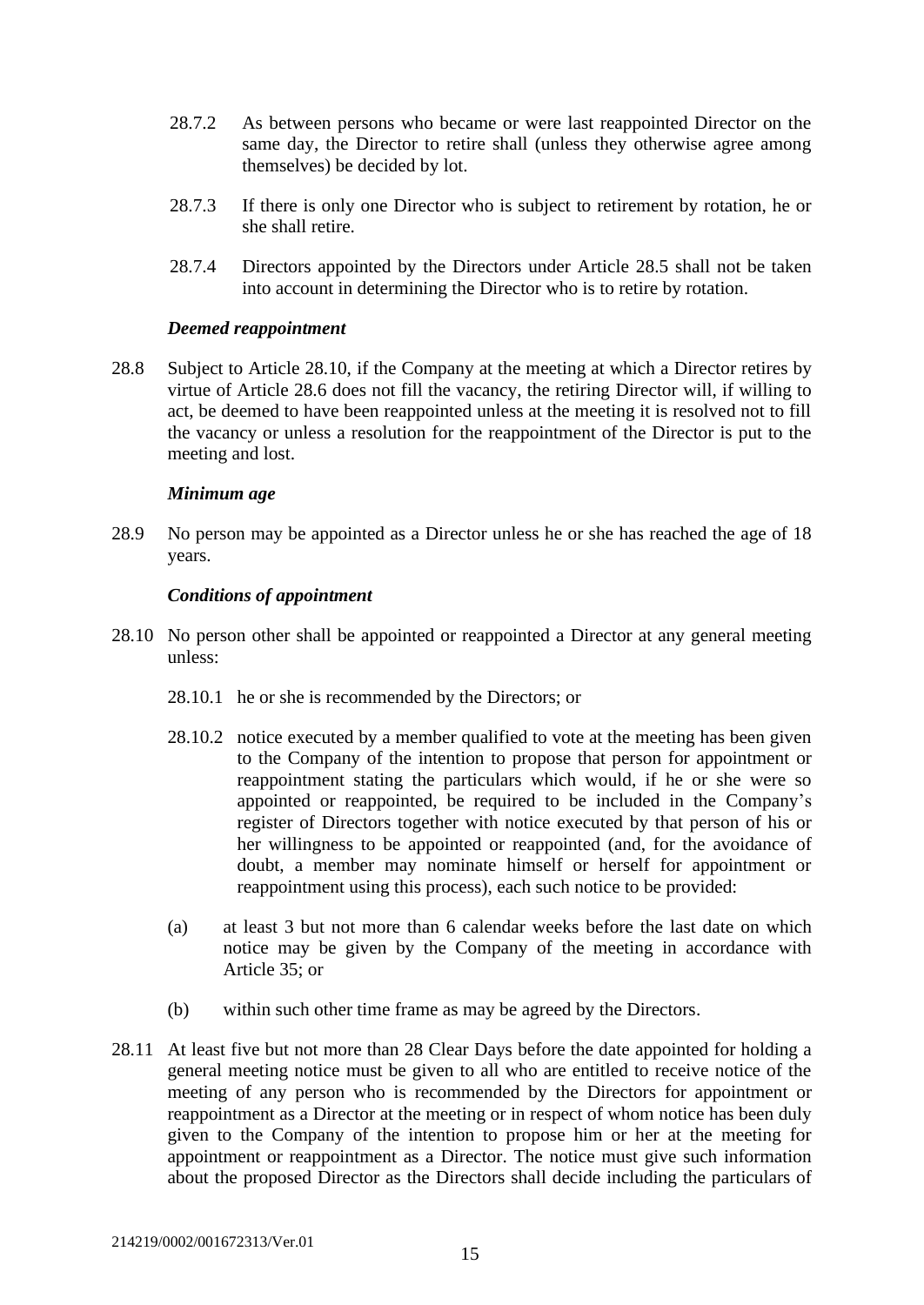that person which would, if he or she were so appointed or reappointed, be required to be included in the Company's register of Directors.

### *Timing of retirement*

- 28.12 A Director whose term ends at a general meeting and who is not reappointed shall retain office until either:
	- 28.12.1 the meeting appoints someone in his or her place; or
	- 28.12.2 (if no one is appointed in his or her place) until the end of the meeting.

### *General*

28.13 A Director may not appoint an alternate director or anyone to act on his or her behalf at meetings of the Directors.

### <span id="page-16-0"></span>**29. Disqualification and removal of Directors**

A Director shall cease to hold office if:

- 29.1 he or she ceases to be a director by virtue of any provision of the Companies Act 2006, or is prohibited from being a director by law;
- 29.2 a bankruptcy order is made against him or her, or an order is made against him or her in individual insolvency proceedings in a jurisdiction other than England and Wales which have an effect similar to that of bankruptcy;
- 29.3 a composition is made with his or her creditors generally in satisfaction of his or her debts;
- 29.4 he or she ceases to be a member or an authorised representative of a member;
- 29.5 the Directors reasonably believe he or she has become physically or mentally incapable of managing his or her own affairs and they resolve that he or she be removed from office;
- 29.6 notification is received by the Company from him or her that he or she is resigning from office, and such resignation has taken effect in accordance with its terms (but only if at least seven Directors will remain in office when such resignation has taken effect);
- 29.7 he or she fails to attend at least two-thirds of the meetings of the Directors held in any one year and the Directors resolve that he or she be removed for this reason;
- 29.8 at a general meeting of the Company, a resolution is passed that he or she be removed from office, provided the meeting has invited his or her views and considered the matter in the light of such views;
- 29.9 at a meeting of the Directors at which at least half of the Directors are present, a resolution is passed that he or she be removed from office. Such a resolution shall not be passed unless he or she has been given at least 14 Clear Days' notice that the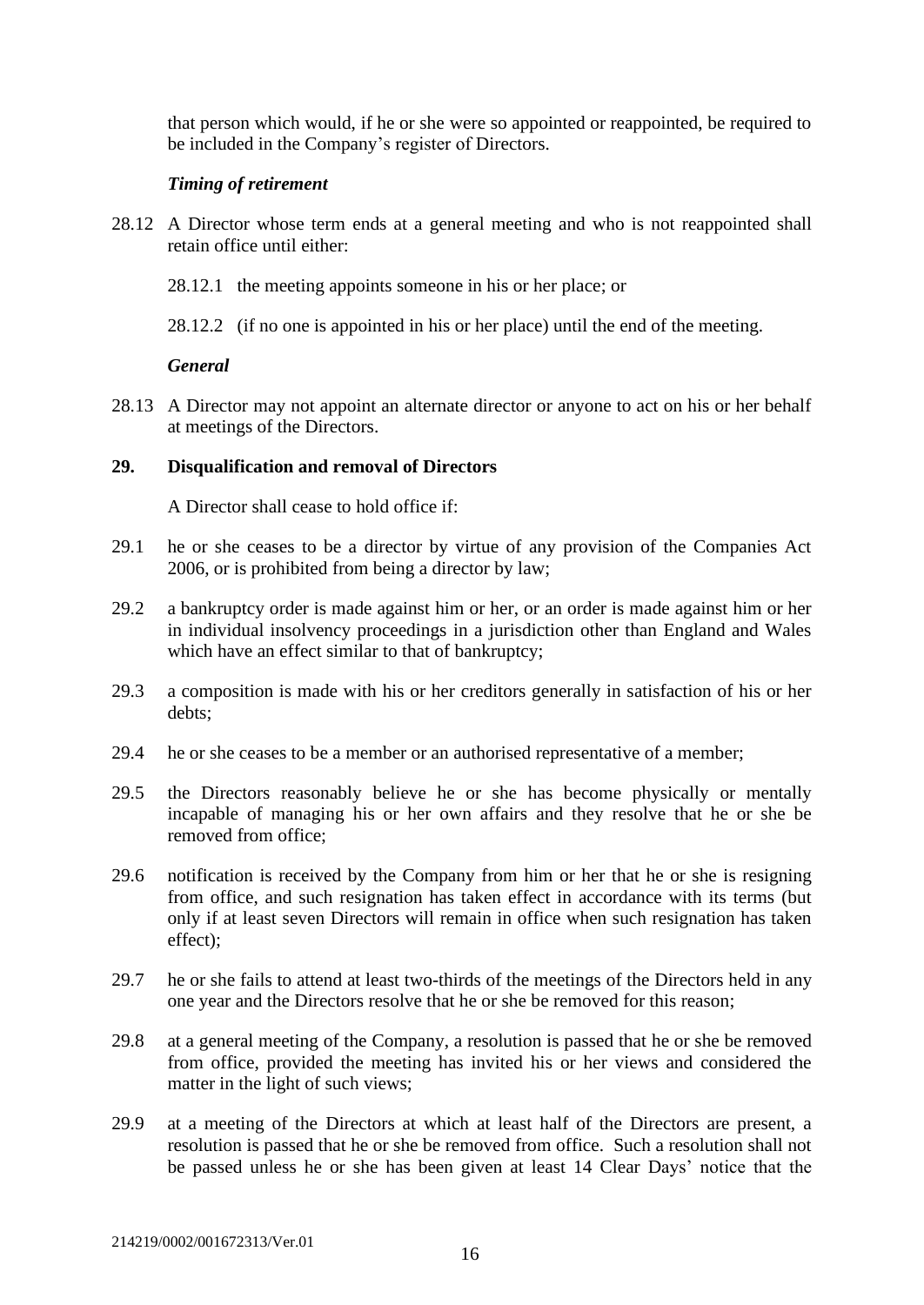resolution is to be proposed, specifying the circumstances alleged to justify removal from office, and has been afforded a reasonable opportunity of either (at his or her option) being heard by or of making written representations to the Directors; or

<span id="page-17-0"></span>29.10 he or she ceases to hold office as Chair without being re-appointed as a Director.

### **MEMBERS**

### *BECOMING AND CEASING TO BE A MEMBER*

### <span id="page-17-2"></span><span id="page-17-1"></span>**30. Becoming a member**

- 30.1 The members of the Company shall be the subscribers to the Memorandum of Association of the Company and such other persons as are admitted to membership by the Directors in accordance with the Articles.
- 30.2 With the exception of the subscribers to the Memorandum, no person may become a member of the Company unless:
	- 30.2.1 that person is an institutional investor or a financial service provider, being either:
	- (a) an asset manager, including public equity, real estate, private equity, infrastructure, subject to approval by the Directors;
	- (b) an asset owner, including pension funds, charitable foundations, sovereign wealth funds and others, subject to approval by the Directors; or
	- (c) a representative of any other group involved in the financial services or any similar sector as may be approved at the discretion of the Directors.
	- 30.2.2 that person has applied for membership in a manner approved by the Directors (or, in the absence of such approval, has applied for membership should in writing signed by a director or equivalent of the prospective member);
	- 30.2.3 that person has agreed to the payment of an annual subscription fee in accordance with Article 30.7; and
	- 30.2.4 the Directors have approved the application by a simple majority. The Directors may in their absolute discretion decline to accept any person as a member and need not give reasons for so doing.
- 30.3 The Directors may from time to time prescribe criteria for membership but will not be obliged to accept persons fulfilling those criteria as members.

### *Unincorporated organisations*

30.4 An organisation admitted to membership which is unincorporated shall be a member through the person of its nominated representative from time to time. Every such organisation must notify the Company in writing of the name of its nominated representative and may, subject to the Directors' right to decline to accept any person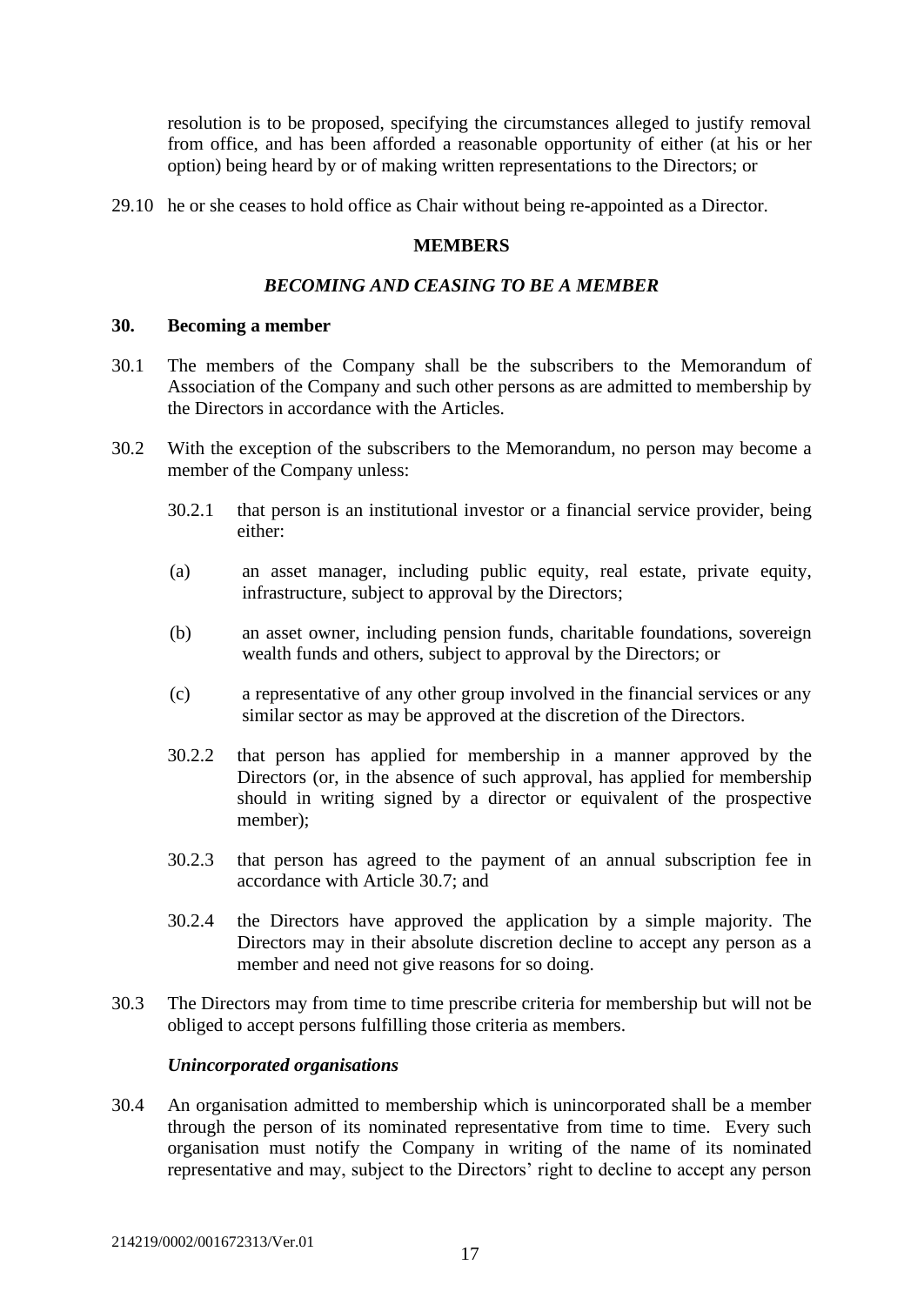as a member, replace such nominated representative at any time by giving notice to the Company. The membership rights may be exercised by the nominated representative or by the organisation which he or she represents.

#### *Corporate Members*

- 30.5 An organisation admitted to membership which is an incorporated body ("a Corporate Member") may by resolution of its directors or other governing body authorise a person or persons to act as its authorised representative or representatives at any meeting of the Company. Evidence of the appointment of the representative must be provided in the form of any one of:
	- 30.5.1 an original or certified copy of the resolution of the directors or other governing body of the Corporate Member;
	- 30.5.2 a letter confirming the appointment of the representative on the letterhead of the Corporate Member signed by a duly authorised individual and submitted with evidence of the authority under which it was signed; or
	- 30.5.3 such other form as the Directors may reasonably require.
- 30.6 A person authorised under Article 30.5 may exercise (on behalf of the Corporate Member) the same powers as the Corporate Member could exercise if it were an individual member.

#### *Subscriptions*

30.7 Membership of the Company is subject to the payment of an annual fee at such rate as the members shall decide by ordinary resolution, following a proposal from the Directors.

### *Register of members*

30.8 The names of the members of the Company must be entered in the register of members.

### <span id="page-18-0"></span>**31. Termination of membership**

- 31.1 Subject to Article 30.4, membership is not transferable.
- 31.2 A member shall cease to be a member:
	- 31.2.1 if the member, being an individual, dies;
	- 31.2.2 if the member, being an individual, has a bankruptcy order made against him or her, or has an order made against him or her in individual insolvency proceedings in a jurisdiction other than England and Wales which have an effect similar to that of bankruptcy;
	- 31.2.3 if the member is a member on behalf of an unincorporated association under Article 30.4 and the unincorporated organisation goes into liquidation or has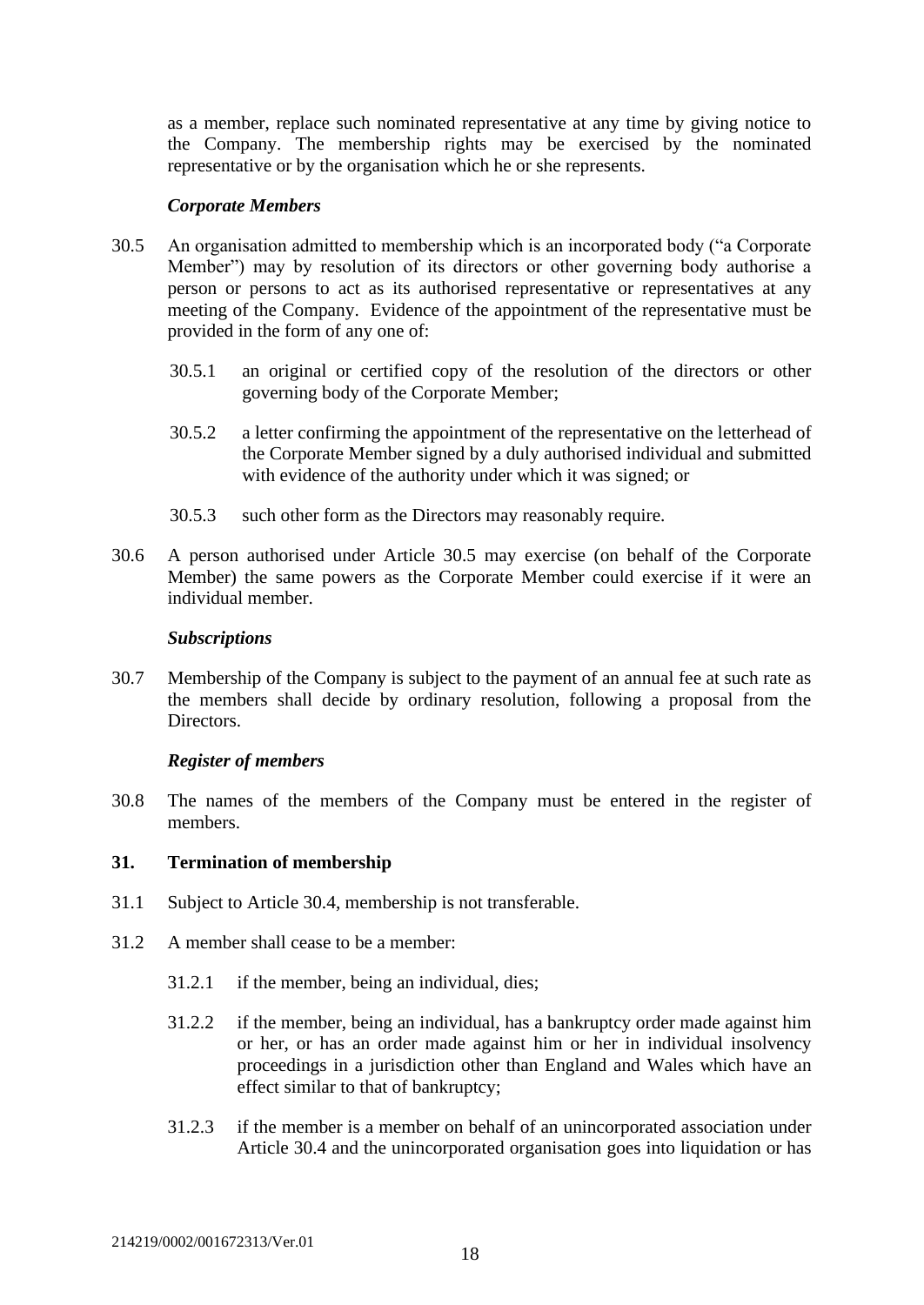an order made or a resolution passed for its winding up, other than for the purpose of a solvent reconstruction or amalgamation;

- 31.2.4 if the member, being a Corporate Member, goes into liquidation other than for the purpose of a solvent reconstruction or amalgamation, has an administrator or a receiver or an administrative receiver appointed over all or any part of its assets, or has an order made or a resolution passed for its winding up;
- 31.2.5 on the expiry of at least seven Clear Days' notice given by the member to the Company of his, her or its intention to withdraw;
- 31.2.6 if any subscription or other sum payable by the member to the Company is not paid on the due date and remains unpaid seven days after notice served on the member by the Company informing him, her or it that he, she or it will be removed from membership if it is not paid. The Directors may readmit to membership any person removed from membership on this ground on him, her or it paying such reasonable sum as the Directors may determine;
- 31.2.7 if a special resolution is passed by at least 75% of the Directors then in office resolving that the member be expelled on the ground that his, her or its continued membership is harmful to or is likely to become harmful to the interests of the Company, that he, she or it has failed to abide to these Articles or is otherwise deemed to be acting contrary to the interests of the Company. Such a resolution may not be passed unless the member has been given at least 14 Clear Days' notice that the resolution is to be proposed, specifying the circumstances alleged to justify expulsion, and has been afforded a reasonable opportunity of being heard by or of making written representations to the Directors. A member expelled by such a resolution shall nevertheless remain liable to pay to the Company any subscription or other sum owed by him, her or it, irrespective of whether or not the member will have been a member only for part of the period to which that sum relates.

### <span id="page-19-0"></span>**32. Categories of membership**

- 32.1 Subject to Article 32.2, the Directors may establish such different categories of membership as they think fit. The Directors may, at their discretion, impose different subscriptions and confer different benefits on different membership categories and may, at their discretion, alter such benefits and subscriptions at any time.
- 32.2 The Directors may not create different classes of members with different rights within the meaning of those parts of the Companies Acts which deal with class rights.

### <span id="page-19-1"></span>**33. Associate members**

The Directors may establish such classes of associate membership with such description and with such rights and obligations (including without limitation the obligation to pay a subscription) as they think fit and may admit and remove such associate members in accordance with such regulations as the Directors shall make,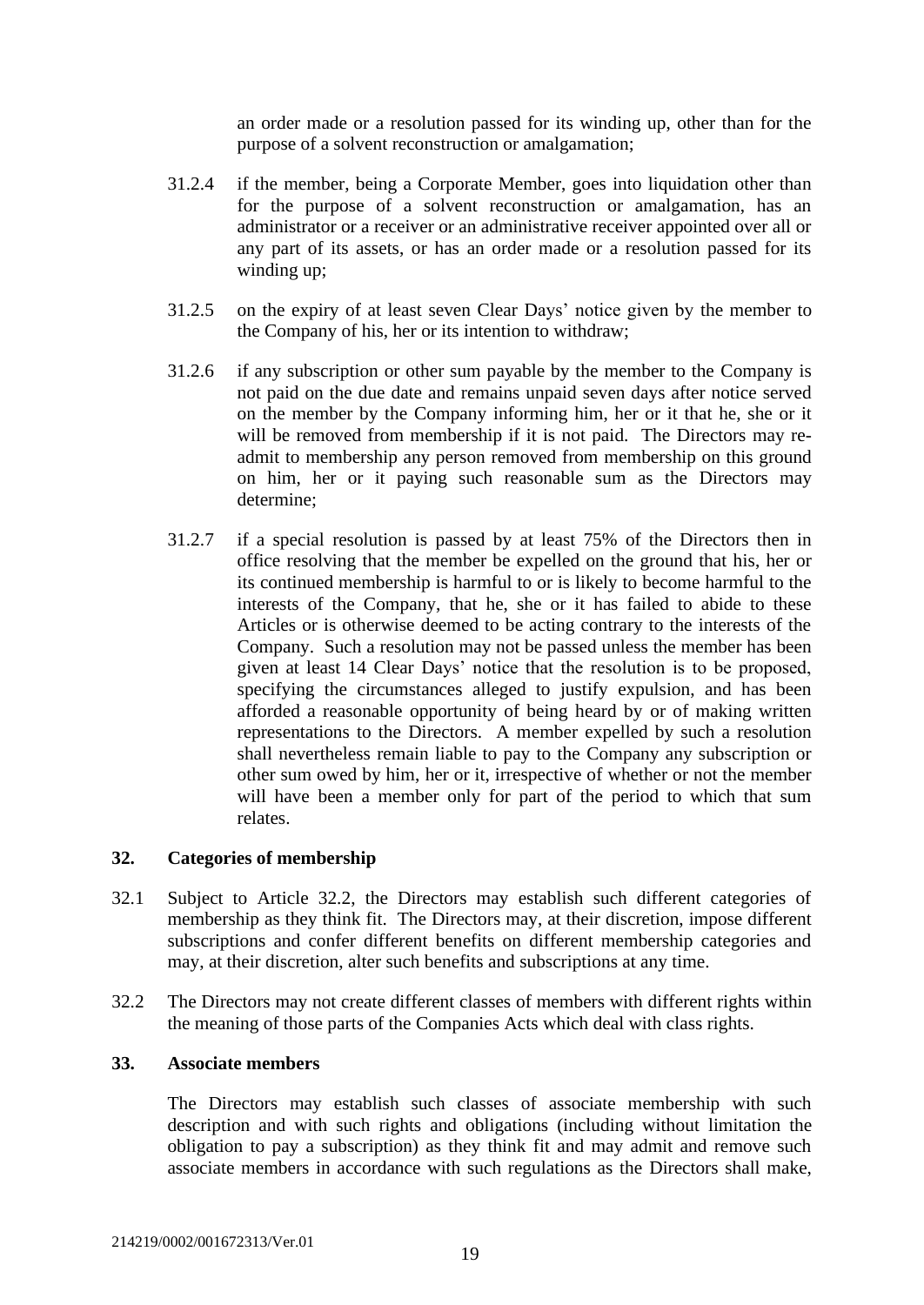provided that no such associate members shall be members of the Company for the purposes of the Articles or the Companies Acts.

### *ORGANISATION OF GENERAL MEETINGS*

#### <span id="page-20-1"></span><span id="page-20-0"></span>**34. General meetings**

- 34.1 The Company must hold a general meeting at least every 18 months. It shall be held at such time and place as the Directors think fit.
- 34.2 The Directors may call a general meeting at any time.
- 34.3 The Directors must call a general meeting if required to do so by the members under the Companies Acts.

### <span id="page-20-2"></span>**35. Length of notice**

All general meetings must be called by either:

- 35.1 at least 14 Clear Days' notice; or
- 35.2 shorter notice if it is so agreed by a majority in number of the members having a right to attend and vote at that meeting. Any such majority must together represent at least 90% of the total voting rights at that meeting of all the members.

#### <span id="page-20-3"></span>**36. Contents of notice**

- 36.1 Every notice calling a general meeting must specify the place, day and time of the meeting and the general nature of the business to be transacted.
- 36.2 If a special resolution is to be proposed, the notice must include the proposed resolution and specify that it is proposed as a special resolution.
- 36.3 In every notice calling a meeting of the Company there must appear with reasonable prominence a statement informing the member of his, her or its rights to appoint another person as his, her or its proxy at a meeting of the Company.
- 36.4 If the Company gives an electronic Address in a notice calling a meeting, it will be deemed to have agreed that any Document or information relating to proceedings at the meeting may be sent by Electronic Means to that Address (subject to any conditions or limitations specified in the notice).

### <span id="page-20-4"></span>**37. Service of notice**

Notice of general meetings must be given to every member, to the Directors and to the auditors of the Company.

### <span id="page-20-5"></span>**38. Attendance and speaking at general meetings**

38.1 A person is able to exercise the right to speak at a general meeting when that person is in a position to communicate to all those attending the meeting, during the meeting, any information or opinions which that person has on the business of the meeting.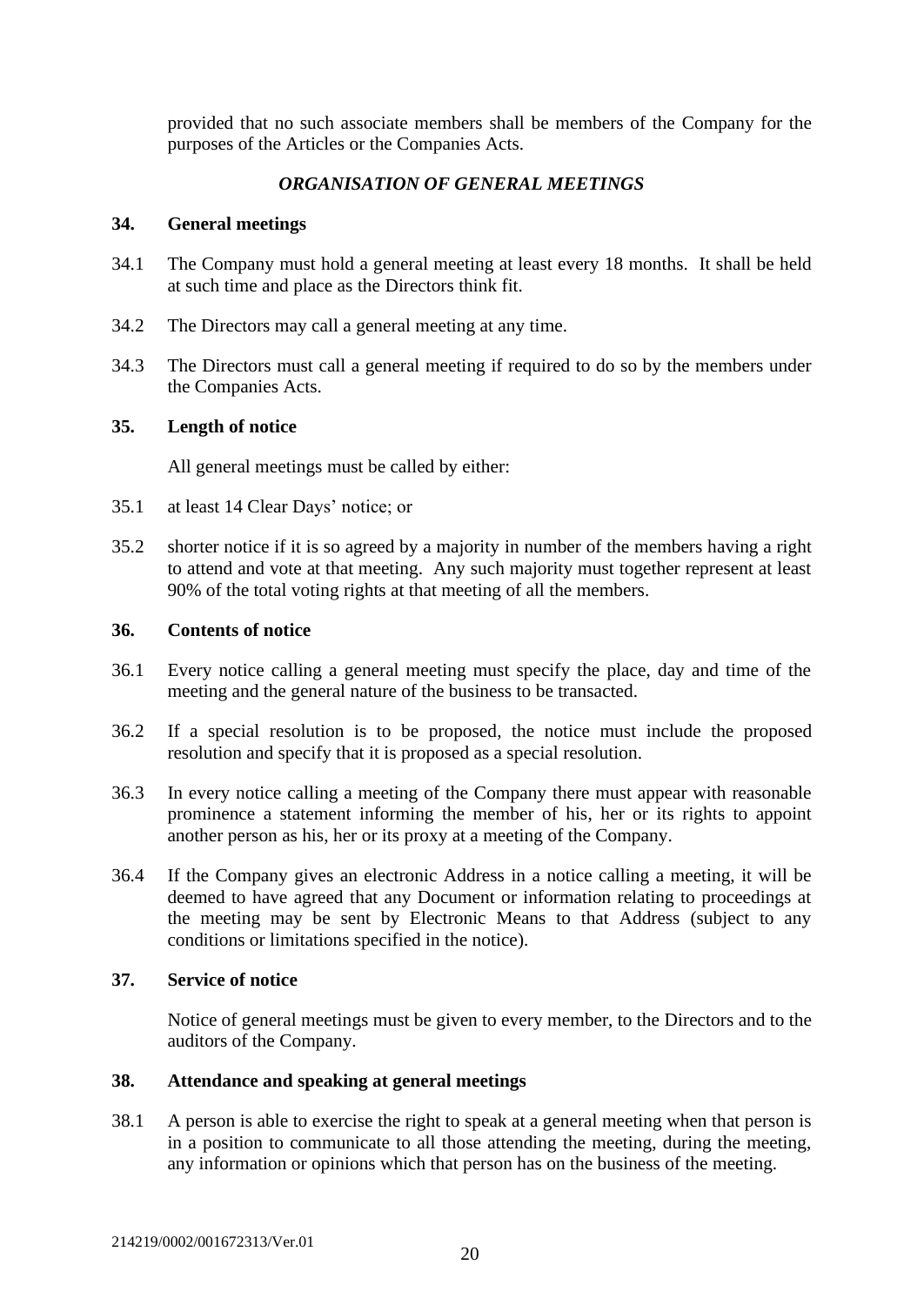- 38.2 A person is able to exercise the right to vote at a general meeting when:
	- 38.2.1 that person is able to vote, during the meeting, on resolutions put to the vote at the meeting; and
	- 38.2.2 that person's vote can be taken into account in determining whether or not such resolutions are passed at the same time as the votes of all the other persons attending the meeting.
- 38.3 The Directors may make whatever arrangements they consider appropriate to enable those attending a general meeting to exercise their rights to speak or vote at it.
- <span id="page-21-2"></span>38.4 In determining attendance at a general meeting, it is immaterial whether any two or more members attending it are in the same place as each other.
- 38.5 Two or more persons who are not in the same place as each other attend a general meeting if their circumstances are such that if they have (or were to have) rights to speak and vote at that meeting, they are (or would be) able to exercise them.

#### <span id="page-21-0"></span>**39. Quorum for general meetings**

- 39.1 No business (other than the appointment of the chair of the meeting) may be transacted at a general meeting unless a quorum is present.
- 39.2 The quorum shall be at least two persons representing together at least 20% of the total membership (represented in person, via authorised representative in the case of Corporate Members or by proxy);
- 39.3 If a quorum is not present within half an hour from the time appointed for the meeting:
	- 39.3.1 the chair of the meeting may adjourn the meeting to such day, time and place (within 14 days of the original meeting) as he or she thinks fit; and
	- 39.3.2 failing adjournment by the chair of the meeting, the meeting shall stand adjourned to the same day in the next week at the same time and place, or to such day (within 14 days of the original meeting), time and place as the Directors may determine, and if at the adjourned meeting a quorum is not present within half an hour from the time appointed for the meeting those present and entitled to vote shall be a quorum.

#### <span id="page-21-1"></span>**40. Chairing general meetings**

- 40.1 The Chair (if any) or, in his or her absence, a Vice-Chair or some other Director nominated by the Directors shall preside as chair of every general meeting.
- 40.2 If neither the Chair nor a Vice-Chair nor any Director nominated in accordance with Article 40.1 is present within fifteen minutes after the time appointed for holding the meeting and willing to act, the Directors present shall elect one of their number to chair the meeting and, if there is only one Director present and willing to act, he or she shall be chair of the meeting.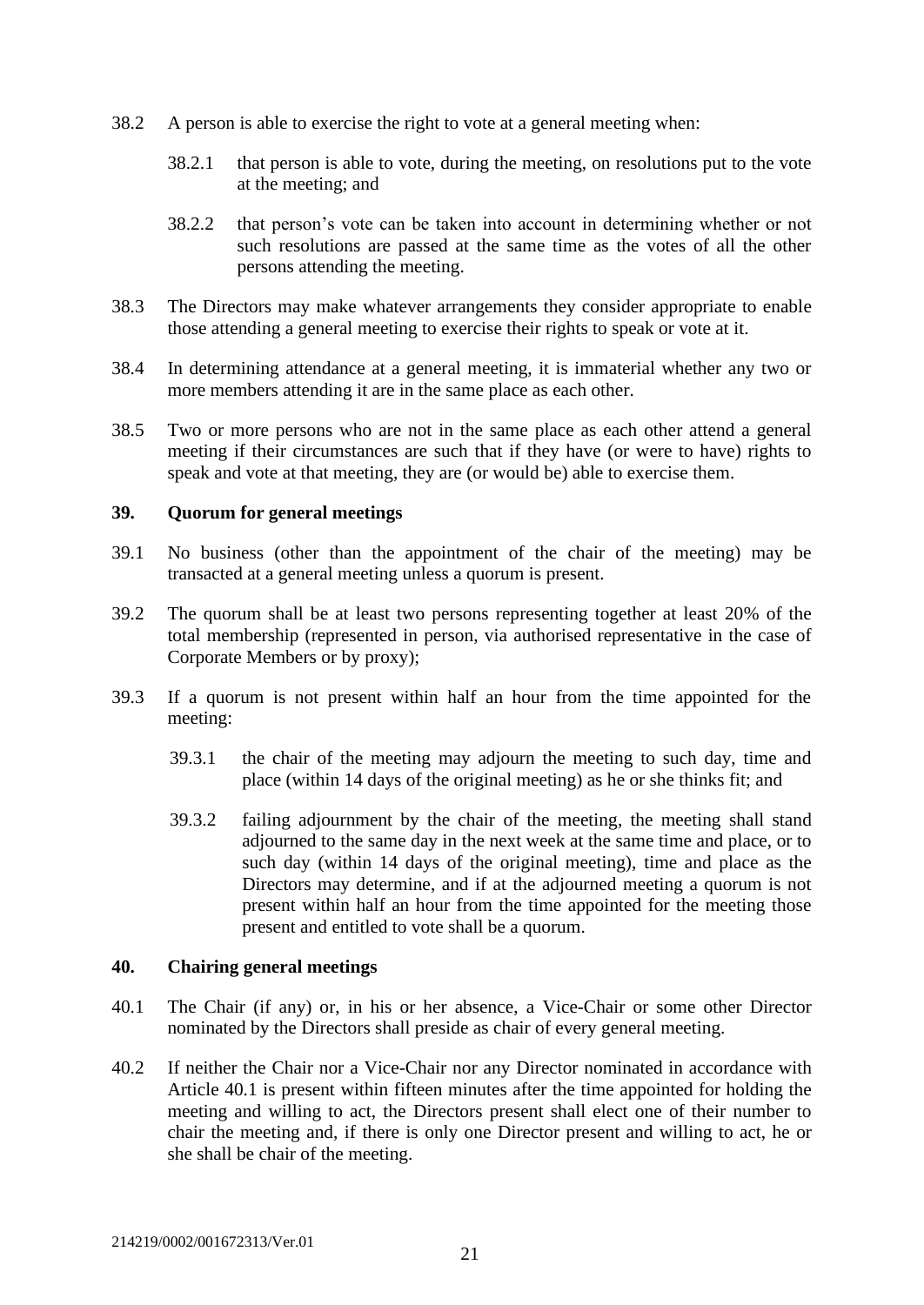40.3 If no Director is present and willing to act as chair of the meeting within fifteen minutes after the time appointed for holding the meeting, the members present in person, or via their authorised representative if a Corporate Member, or by proxy and entitled to vote must choose one of the members or authorised representatives of Corporate Members present in person to be chair of the meeting. For the avoidance of doubt, a proxy holder who is not a member entitled to vote shall not be entitled to be appointed chair of the meeting under this Article 40.3.

### <span id="page-22-0"></span>**41. Attendance and speaking by Directors and non-members**

- 41.1 Directors may attend and speak at general meetings.
- 41.2 The chair of the meeting may permit other persons who are not members of the Company (or otherwise entitled to exercise the rights of members in relation to general meetings) to attend and speak at a general meeting.

### <span id="page-22-1"></span>**42. Adjournment**

- 42.1 The chair of the meeting may adjourn a general meeting at which a quorum is present if:
	- 42.1.1 the meeting consents to an adjournment; or
	- 42.1.2 it appears to the chair of the meeting that an adjournment is necessary to protect the safety of any person attending the meeting or ensure that the business of the meeting is conducted in an orderly manner.
- 42.2 The chair of the meeting must adjourn a general meeting if directed to do so by the meeting.
- 42.3 When adjourning a general meeting, the chair of the meeting must:
	- 42.3.1 either specify the time and place to which it is adjourned or state that it is to continue at a time and place to be fixed by the Directors; and
	- 42.3.2 have regard to any directions as to the time and place of any adjournment which have been given by the meeting.
- 42.4 If the continuation of an adjourned meeting is to take place more than 14 days after it was adjourned, the Company must give at least 7 Clear Days' notice of it:
	- 42.4.1 to the same persons to whom notice of the Company's general meetings is required to be given; and
	- 42.4.2 containing the same information which such notice is required to contain.
- 42.5 No business may be transacted at an adjourned general meeting which could not properly have been transacted at the meeting if the adjournment had not taken place.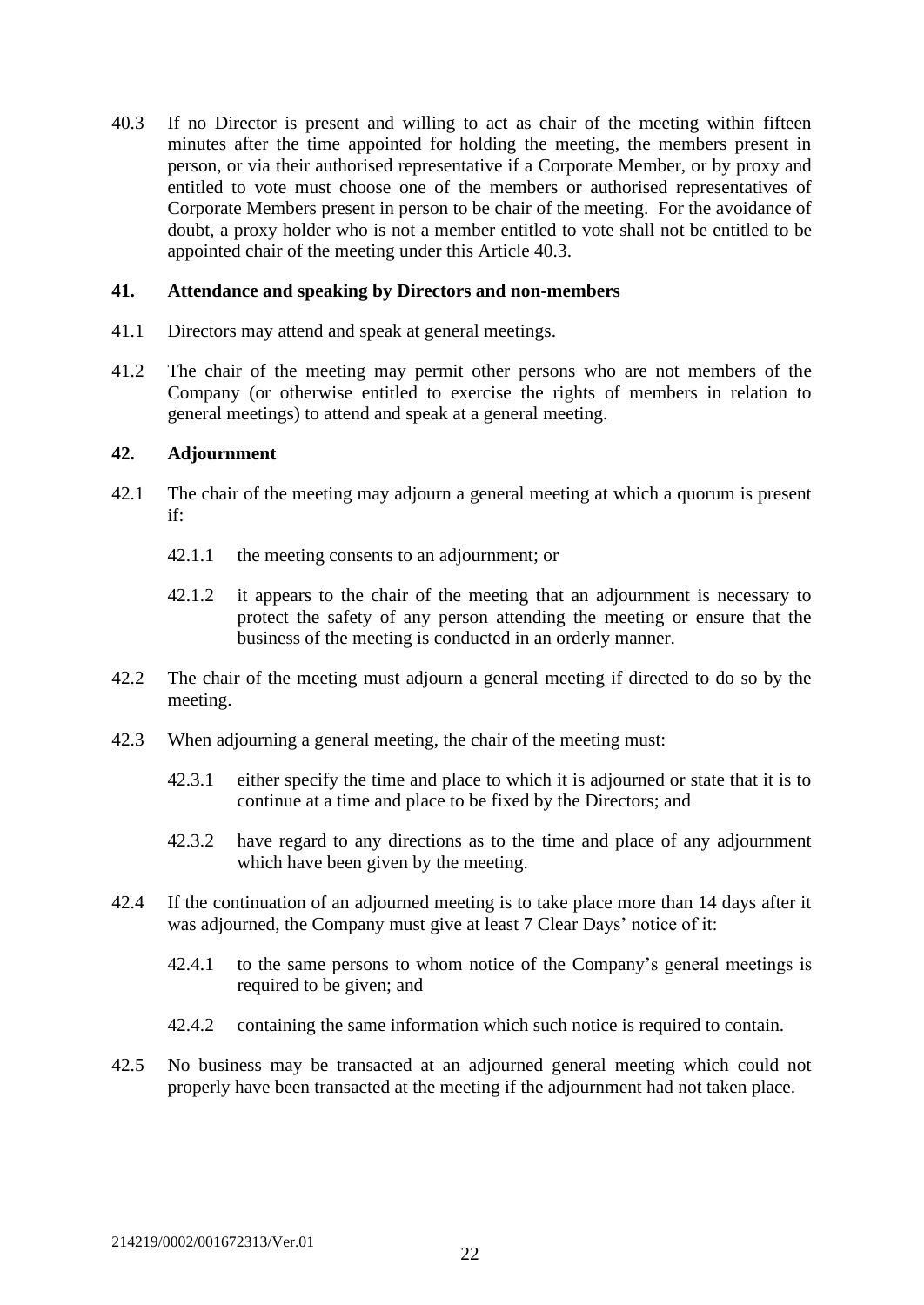### *VOTING AT GENERAL MEETINGS*

#### <span id="page-23-1"></span><span id="page-23-0"></span>**43. Voting: general**

- 43.1 A resolution put to the vote of a general meeting must be decided on a show of hands unless a poll is duly demanded in accordance with the Articles.
- 43.2 On a vote on a resolution at a meeting on a show of hands, unless a poll is duly demanded, a declaration by the chair of the meeting that the resolution:
	- 43.2.1 has or has not been passed by a simple majority; or
	- 43.2.2 passed with a particular majority;

is conclusive evidence of that fact without proof of the number or proportion of the votes recorded in favour of or against the resolution. An entry in respect of such a declaration in minutes of the meeting recorded in accordance with Article 56 is also conclusive evidence of that fact without such proof.

#### <span id="page-23-2"></span>**44. Votes**

### *Votes on a show of hands*

- 44.1 On a vote on a resolution which is carried out by a show of hands, the following persons have one vote each:
	- 44.1.1 each member present in person; and
	- 44.1.2 (subject to Article 49.3) each proxy present who has been duly appointed by one or more persons entitled to vote on the resolution; and
	- 44.1.3 each authorised representative of a Corporate Member present;

provided that presence or absence for these purposes shall be determined as described in Article [38.4](#page-21-2) and provided that if a person attending the meeting falls within two or more of the above categories, he or she is not entitled to cast more than one vote but shall instead have a maximum of one vote.

#### *Votes on a poll*

- 44.2 On a vote on a resolution which is carried out by a poll, the following persons have one vote each:
	- 44.2.1 every member present in person or otherwise able to speak and vote at the meeting in accordance with Article 38;
	- 44.2.2 every member present by proxy (subject to Article 49.3);
	- 44.2.3 every authorised representative of a Corporate Member (subject to Article 44.4) present; and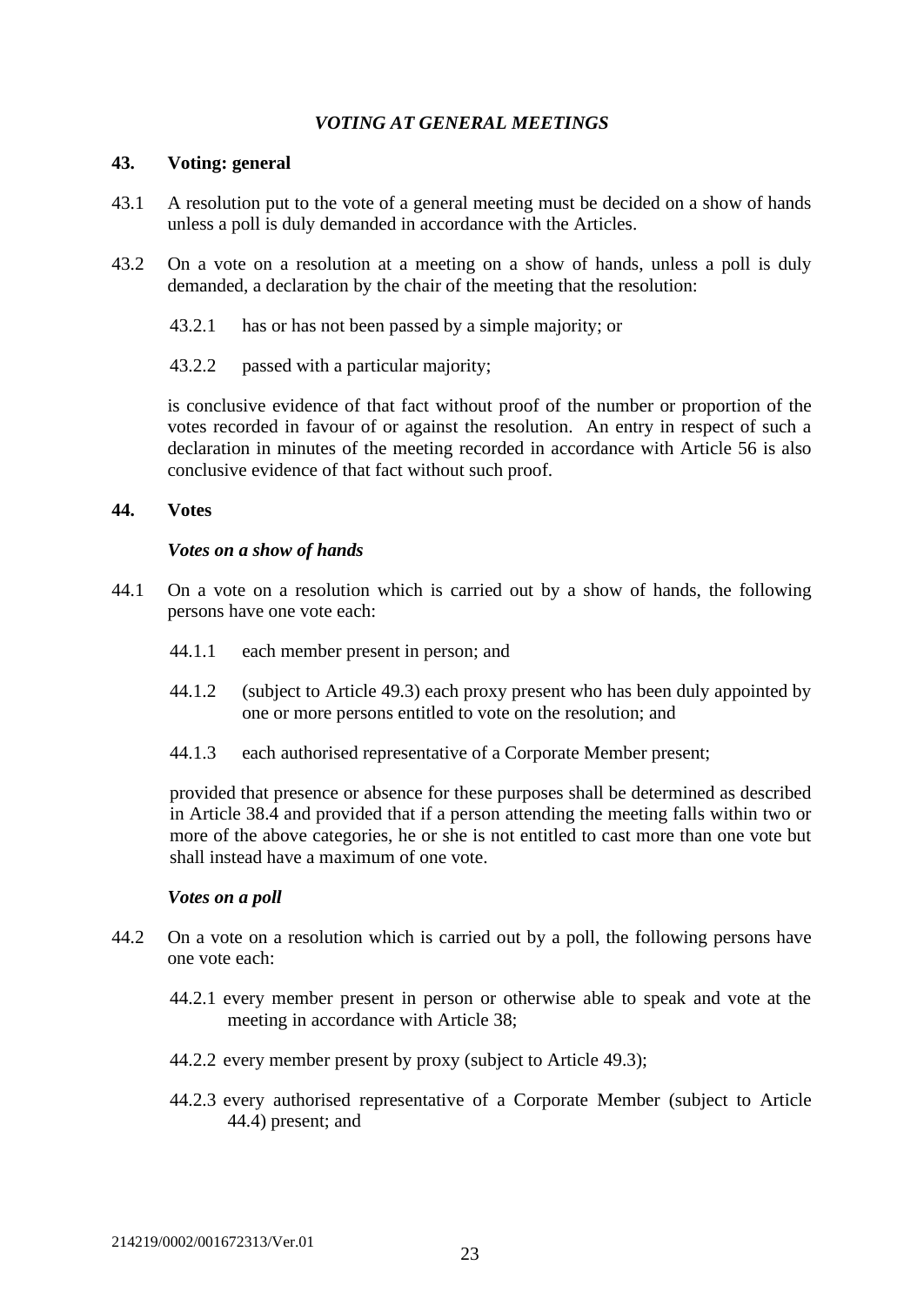44.2.4 every member who has cast his, her or its vote on the resolution in advance of the meeting in accordance with any procedure agreed by the Directors and specified in the notice of the meeting,

provided that presence or absence for these purposes shall be determined as described in Article [38.4.](#page-21-2)

- 44.3 To the extent that a member has cast his, her or its vote on in respect of a poll vote in advance of the meeting in accordance with Article 44.2.4, any other vote purported to be cast by or on behalf of that member in respect of that resolution shall be void.
- 44.4 On a vote on a resolution at a meeting which is carried out by a poll, if more than one authorised representative of a Corporate Member purports to vote on behalf of the same Corporate Member:
	- 44.4.1 if they purport to vote in the same way, they will be treated as having cast one vote between them; and
	- 44.4.2 if they purport to vote in different ways they are treated as not having voted.

#### *General*

- 44.5 In the case of an equality of votes, whether on a show of hands or on a poll, the chair of the meeting shall be entitled to a casting vote in addition to any other vote he or she may have.
- 44.6 No member shall be entitled to vote at any general meeting unless all monies presently payable by him, her or it to the Company have been paid.

#### <span id="page-24-0"></span>**45. Errors and disputes**

- 45.1 No objection may be raised to the qualification of any person voting at a general meeting except at the meeting or adjourned meeting at which the vote objected to is tendered, and every vote not disallowed at the meeting is valid.
- 45.2 Any such objection must be referred to the chair of the meeting whose decision is final.

#### <span id="page-24-1"></span>**46. Poll votes**

- 46.1 A poll on a resolution may be demanded:
	- 46.1.1 in advance of the general meeting where it is to be put to the vote; or
	- 46.1.2 at a general meeting, either before a show of hands on that resolution or immediately after the result of a show of hands on that resolution is declared.
- 46.2 A poll may be demanded by:
	- 46.2.1 the chair of the meeting;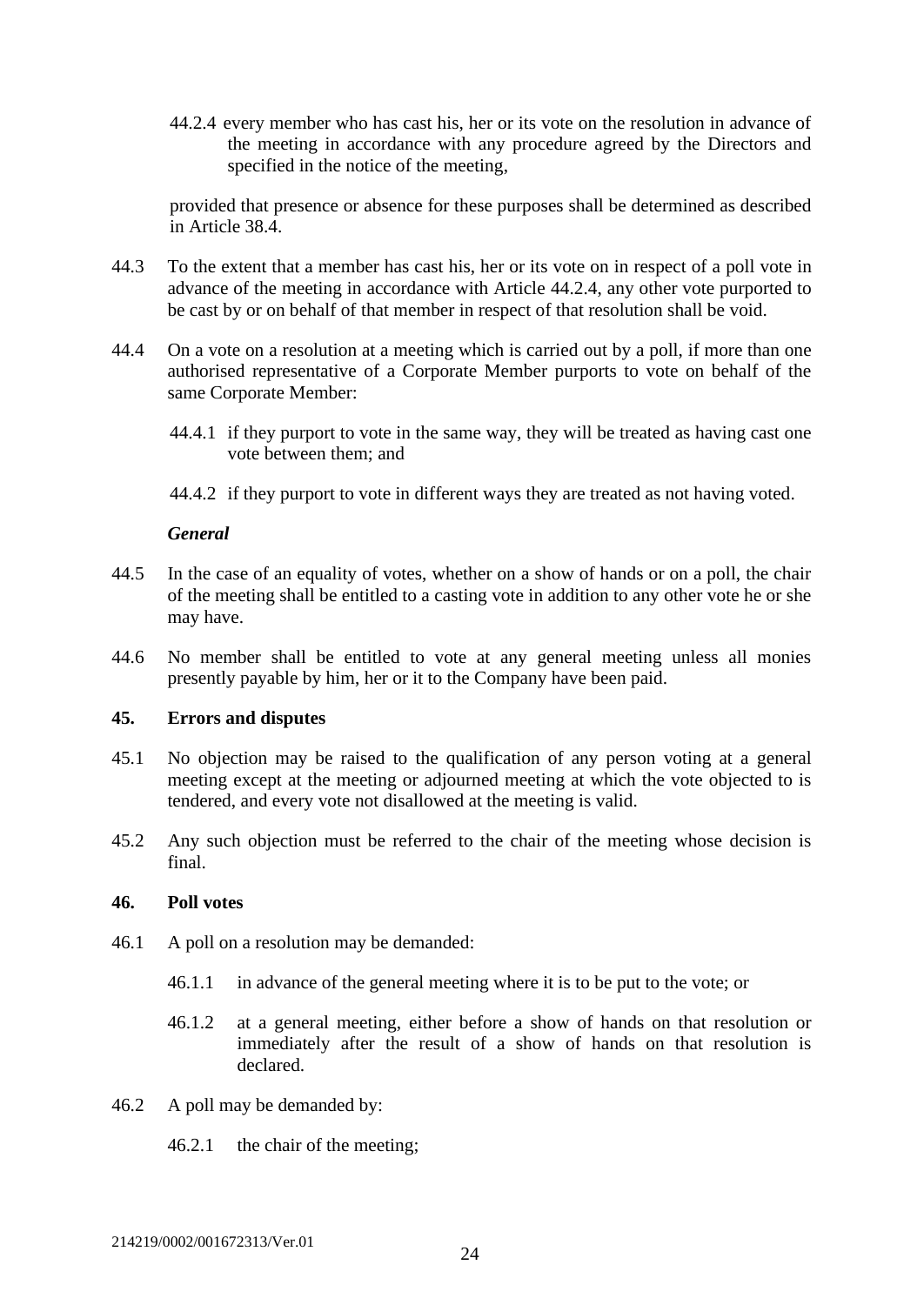- 46.2.2 the Directors;
- 46.2.3 two or more persons having the right to vote on the resolution;
- 46.2.4 any person, who, by virtue of being appointed proxy or authorised representative of a Corporate Member for one or more members having the right to vote on the resolution, holds two or more votes; or
- 46.2.5 a person or persons representing not less than one tenth of the total voting rights of all the members having the right to vote on the resolution.
- 46.3 A demand for a poll may be withdrawn if:
	- 46.3.1 the poll has not yet been taken; and

46.3.2 the chair of the meeting consents to the withdrawal.

#### <span id="page-25-0"></span>**47. Procedure on a poll**

47.1 Subject to the Articles, polls at general meetings must be taken when, where and in such manner as the chair of the meeting directs.

#### *Results*

- 47.2 The chair of the meeting may appoint scrutineers (who need not be members) and decide how and when the result of the poll is to be declared.
- 47.3 The result of a poll shall be the decision of the meeting in respect of the resolution on which the poll was demanded.

### *Timing*

- 47.4 A poll on:
	- 47.4.1 the election of the chair of the meeting; or

47.4.2 a question of adjournment;

must be taken immediately.

- 47.5 Other polls must be taken within 30 days of their being demanded.
- 47.6 A demand for a poll does not prevent a general meeting from continuing, except as regards the question on which the poll was demanded.

#### *Notice*

- 47.7 No notice need be given of a poll not taken immediately if the time and place at which it is to be taken are announced at the meeting at which it is demanded.
- 47.8 In any other case, at least 7 days' notice must be given specifying the time and place at which the poll is to be taken.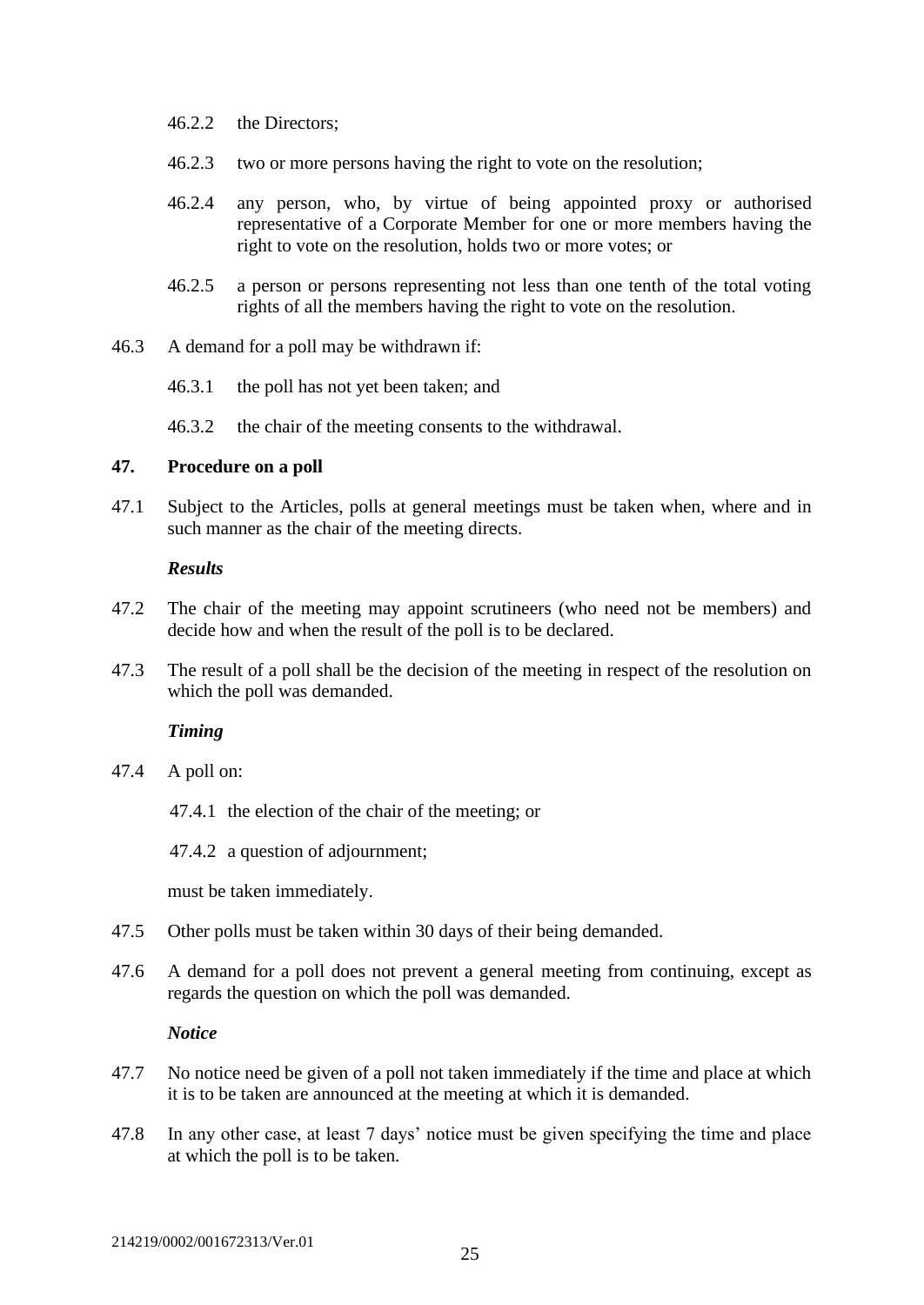### <span id="page-26-0"></span>**48. Proxies**

#### *Power to appoint*

48.1 A member (including a Corporate Member) is entitled to appoint another person as his, her or its proxy to exercise all or any of his, her or its rights to attend and speak and vote at a meeting of the Company. A proxy must vote in accordance with any instructions given by the member by whom the proxy is appointed.

#### *Manner of appointment*

- 48.2 Proxies may only validly be appointed by a notice in Writing (a "Proxy Notice") which:
	- 48.2.1 states the name and address of the member appointing the proxy;
	- 48.2.2 identifies the person appointed to be that member's proxy and the general meeting in relation to which that person is appointed;
	- 48.2.3 is signed by or on behalf of the member appointing the proxy, or is authenticated in such manner as the Directors may determine; and
	- 48.2.4 is delivered to the Company in accordance with the Articles and any instructions contained in the notice of general meeting to which they relate.
- 48.3 A proxy for a member representing an unincorporated organisation under Article 30.4 may be appointed by the member or by the organisation which he or she represents.
- 48.4 The Company may require Proxy Notices to be delivered in a particular form, and may specify different forms for different purposes.
- 48.5 Proxy Notices may specify how the proxy appointed under them is to vote (or that the proxy is to abstain from voting) on one or more resolutions.
- 48.6 Unless a Proxy Notice indicates otherwise, it must be treated as:
	- 48.6.1 allowing the person appointed under it as a proxy discretion as to how to vote on any ancillary or procedural resolutions put to the meeting; and
	- 48.6.2 appointing that person as a proxy in relation to any adjournment of the general meeting to which it relates as well as the meeting itself.

#### <span id="page-26-1"></span>**49. Delivery of Proxy Notices**

- 49.1 The Proxy Notification Address in relation to any general meeting is:
	- 49.1.1 the registered office of the Company; or
	- 49.1.2 any other Address or Addresses specified by the Company as an Address at which the Company or its agents will receive Proxy Notices relating to that meeting, or any adjournment of it, delivered in Hard Copy Form or Electronic Form; or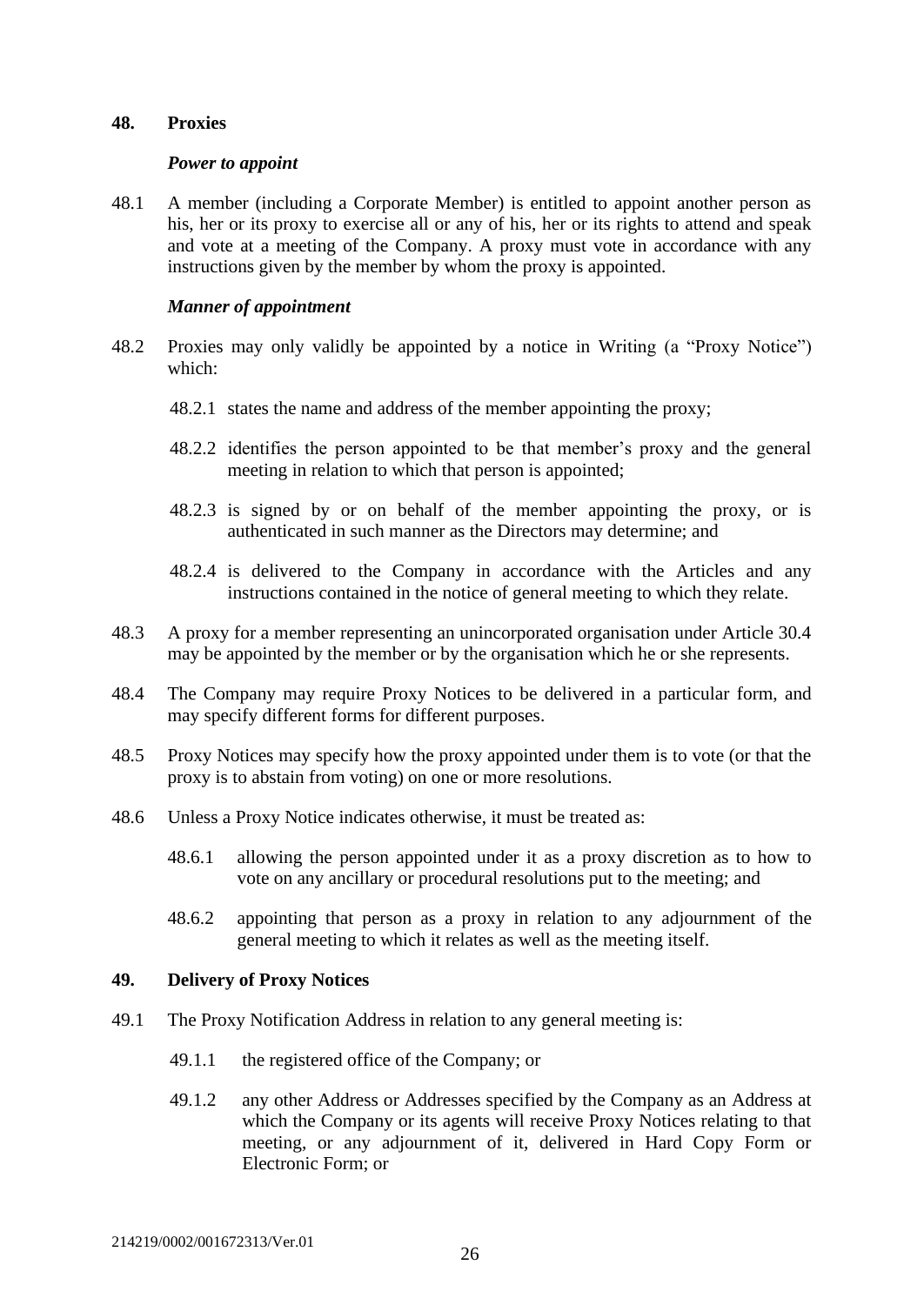- 49.1.3 any electronic Address falling within the scope of Article 49.2.
- 49.2 If the Company gives an electronic Address:
	- 49.2.1 in a notice calling a meeting;
	- 49.2.2 in an instrument of proxy sent out by it in relation to the meeting; or
	- 49.2.3 in an invitation to appoint a proxy issued by it in relation to the meeting;

it will be deemed to have agreed that any Document or information relating to proxies for that meeting may be sent by Electronic Means to that Address (subject to any conditions or limitations specified in the notice). In this Article 49.2, Documents relating to proxies include the appointment of a proxy in relation to a meeting, any document necessary to show the validity of, or otherwise relating to, the appointment of a proxy, and notice of the termination of the authority of a proxy.

#### *Attendance of member*

49.3 A person who is entitled to attend, speak or vote (either on a show of hands or on a poll) at a general meeting (including an authorised representative of a Corporate Member) remains so entitled in respect of that meeting or any adjournment of it, even though a valid Proxy Notice has been delivered to the Company by or on behalf of that person (or the Corporate Member which they represent). If the person casts a vote in such circumstances, any vote cast by the proxy appointed under the Proxy Notice is not valid.

#### *Timing*

- 49.4 Subject to Articles 49.5 and 49.6, a Proxy Notice must be received at a Proxy Notification Address not less than 48 hours before the general meeting or adjourned meeting to which it relates.
- 49.5 In the case of a poll taken more than 48 hours after it is demanded, the Proxy Notice must be received at a Proxy Notification Address not less than 24 hours before the time appointed for the taking of the poll.
- 49.6 In the case of a poll not taken during the meeting but taken not more than 48 hours after it was demanded, the Proxy Notice must be:
	- 49.6.1 received in accordance with Article 49.4; or
	- 49.6.2 given to the chair, Secretary (if any) or any Director at the meeting at which the poll was demanded.

#### *Interpretation*

49.7 Saturdays, Sundays, and Public Holidays are not counted when calculating the 48 hour and 24 hour periods referred to in this Article .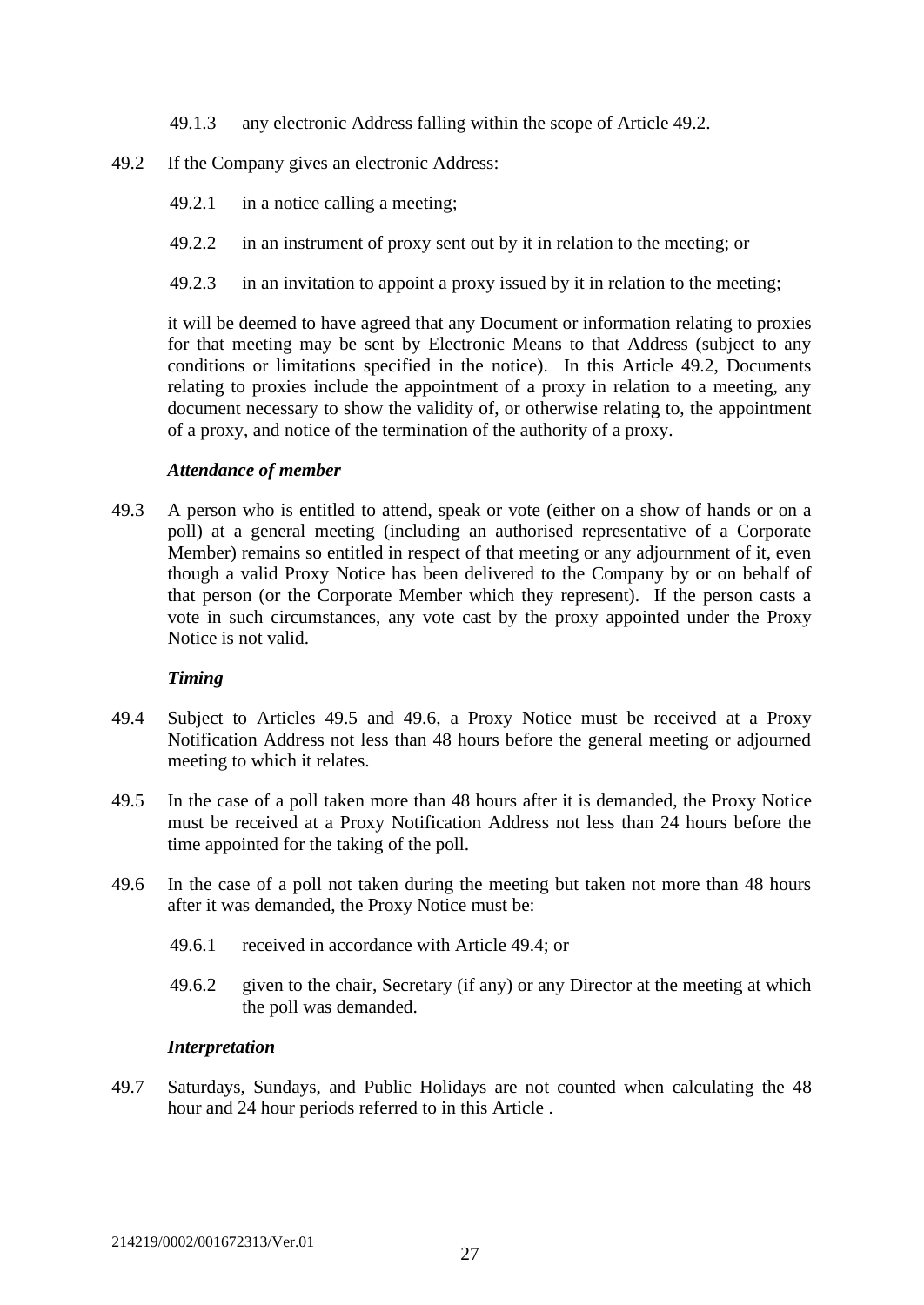#### *Revocation*

- 49.8 An appointment under a Proxy Notice may be revoked by delivering a notice in Writing given by or on behalf of the person by whom or on whose behalf the Proxy Notice was given to a Proxy Notification Address.
- 49.9 A notice revoking the appointment of a proxy only takes effect if it is received before:
	- 49.9.1 the start of the meeting or adjourned meeting to which it relates; or
	- 49.9.2 (in the case of a poll not taken on the same day as the meeting or adjourned meeting) the time appointed for taking the poll to which it relates.

#### *Execution*

49.10 If a Proxy Notice is not executed by the person appointing the proxy, it must be accompanied by written evidence of the authority of the person who executed it to execute it on the appointer's behalf.

#### <span id="page-28-0"></span>**50. Amendments to resolutions**

- 50.1 An ordinary resolution to be proposed at a general meeting may be amended by ordinary resolution if:
	- 50.1.1 notice of the proposed amendment is given to the Company in Writing by a person entitled to vote at the general meeting at which it is to be proposed not less than 48 hours (excluding Saturdays, Sundays and Public Holidays) before the meeting is to take place (or such later time as the chair of the meeting may decide); and
	- 50.1.2 the proposed amendment does not, in the reasonable opinion of the chair of the meeting, materially alter the scope of the resolution.
- 50.2 A special resolution to be proposed at a general meeting may be amended by ordinary resolution, if:
	- 50.2.1 the chair of the meeting proposes the amendment at the general meeting at which the resolution is to be proposed; and
	- 50.2.2 the amendment does not go beyond what is necessary to correct a grammatical or other non-substantive error in the resolution.
- 50.3 If the chair of the meeting, acting in good faith, wrongly decides that an amendment to a resolution is out of order, the chair's error does not invalidate the vote on that resolution.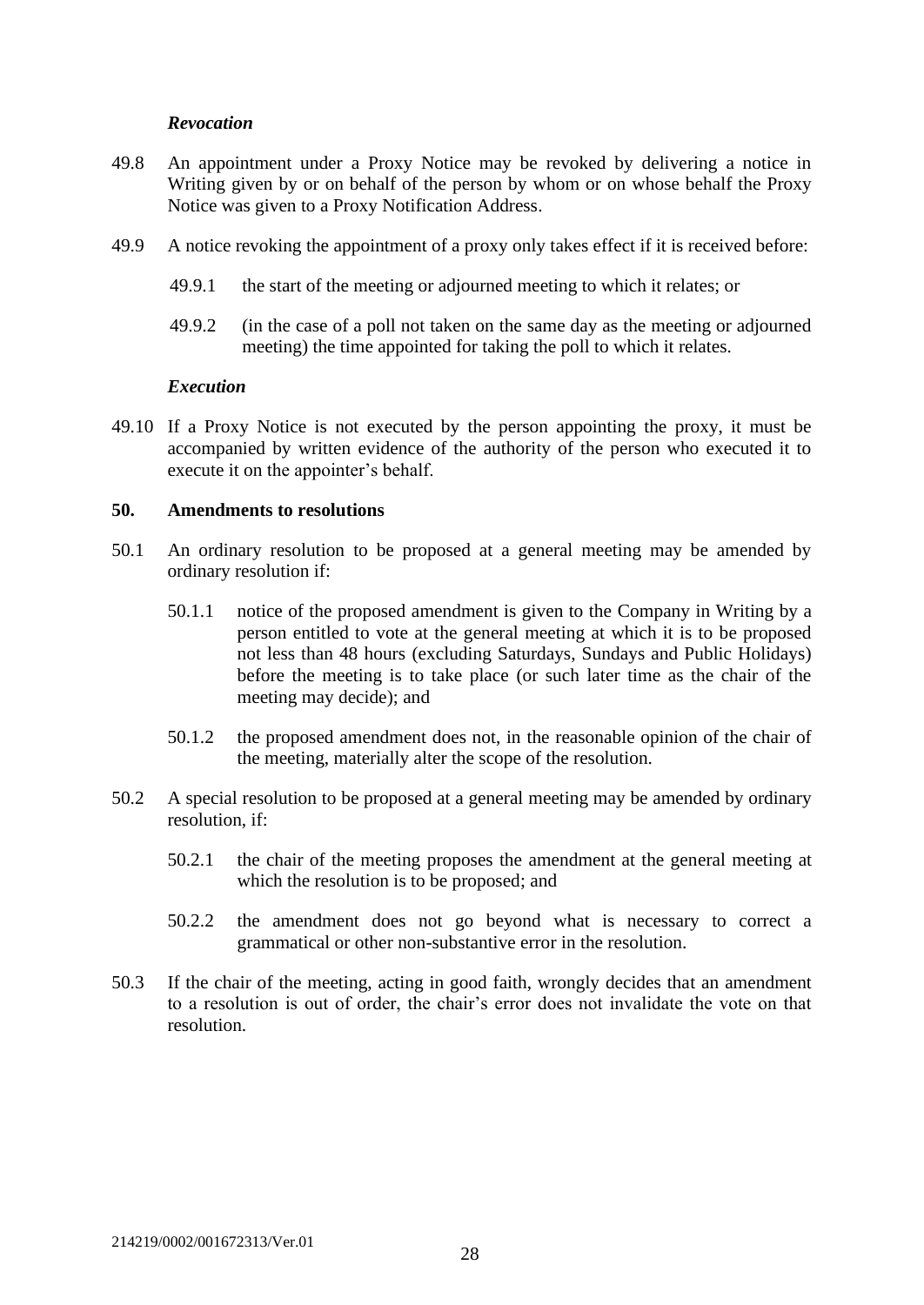### *WRITTEN RESOLUTIONS*

#### <span id="page-29-1"></span><span id="page-29-0"></span>*51.* **Written resolutions**

### *General*

- 51.1 Subject to this Article 51 a written resolution agreed by:
	- 51.1.1 members representing a simple majority; or
	- 51.1.2 (in the case of a special resolution) members representing not less than 75%;

of the total voting rights of eligible members shall be effective.

- 51.2 On a written resolution each member shall have one vote provided that no member shall be entitled to vote on a written resolution unless all monies presently payable by him, her or it to the Company have been paid.
- 51.3 A written resolution is not a special resolution unless it stated that it was proposed as a special resolution.
- 51.4 A members' resolution under the Companies Acts removing a Director or auditor before the expiry of his or her term of office may not be passed as a written resolution.

### *Circulation*

- 51.5 A copy of the proposed written resolution must be sent to every eligible member together with a statement informing the member how to signify his, her or its agreement and the date by which the resolution must be passed if it is not to lapse.
- 51.6 In relation to a resolution proposed as a written resolution of the Company the eligible members are the members who would have been entitled to vote on the resolution on the Circulation Date of the resolution.
- 51.7 The required majority of eligible members must signify their agreement to the written resolution within the period of 28 days beginning with the Circulation Date.
- 51.8 Communications in relation to written resolutions must be sent to the Company's auditors in accordance with the Companies Acts.

### *Signifying agreement*

- 51.9 A member signifies his, her or its agreement to a proposed written resolution when the Company receives from him, her or it (or from someone acting on his, her or its behalf) an authenticated Document:
	- 51.9.1 identifying the resolution to which it relates; and
	- 51.9.2 indicating the member's agreement to the resolution.
- 51.10 For the purposes of Article 51.9: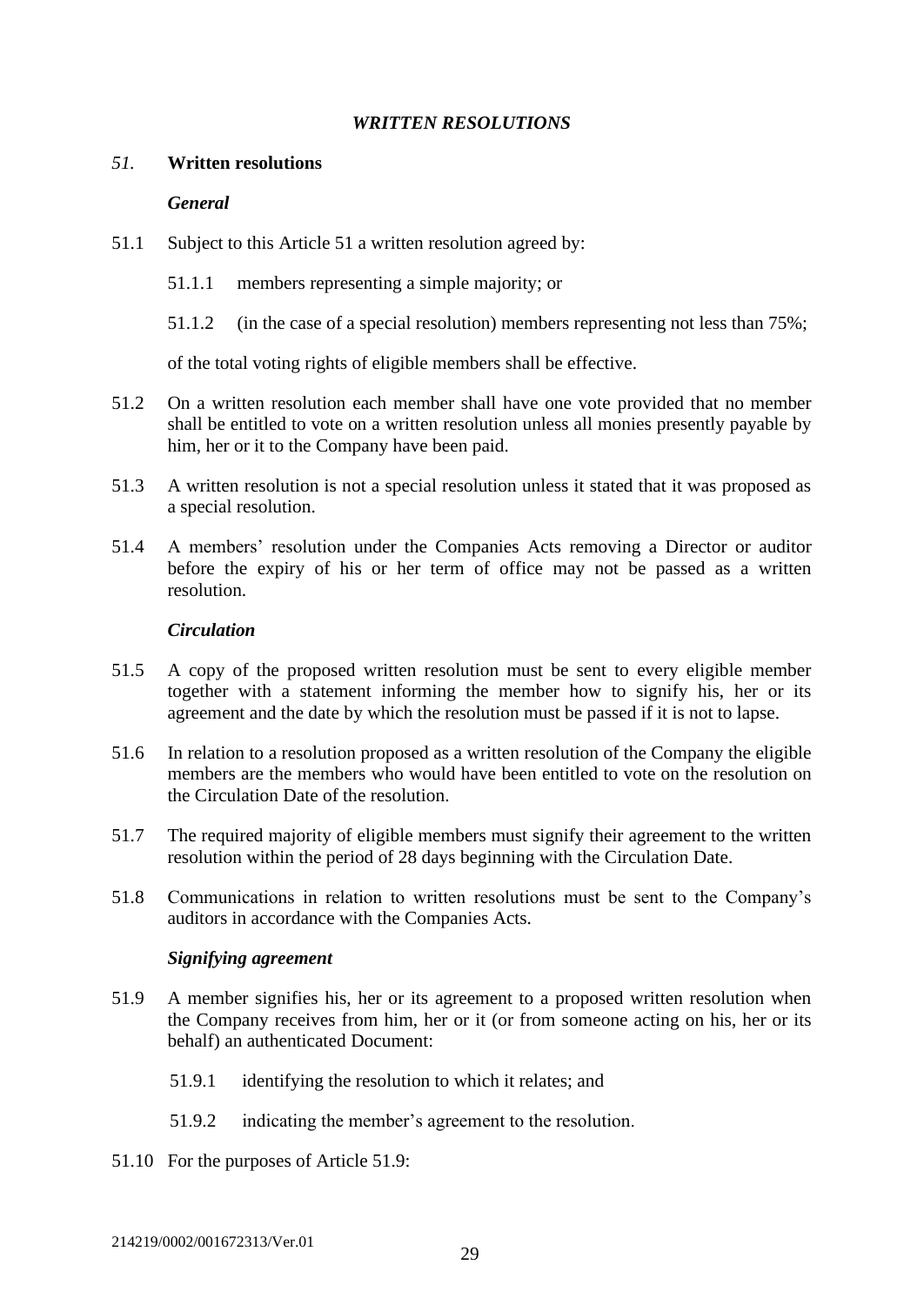- 51.10.1 a Document sent or supplied in Hard Copy Form is sufficiently authenticated if it is signed by the person sending or supplying it; and
- 51.10.2 a Document sent or supplied in Electronic Form is sufficiently authenticated if:
- (a) the identity of the sender is confirmed in a manner specified by the Company; or
- (b) where no such manner has been specified by the Company, if the communication contains or is accompanied by a statement of the identity of the sender and the Company has no reason to doubt the truth of that statement.
- 51.11 If the Company gives an electronic Address in any Document containing or accompanying a written resolution, it will be deemed to have agreed that any Document or information relating to that resolution may be sent by Electronic Means to that Address (subject to any conditions or limitations specified in the Document).

### **ADMINISTRATIVE ARRANGEMENTS AND MISCELLANEOUS**

#### <span id="page-30-1"></span><span id="page-30-0"></span>**52. Communications by the Company**

#### *Methods of communication*

- 52.1 Subject to the Articles and the Companies Acts, any Document or information (including any notice, report or accounts) sent or supplied by the Company under the Articles or the Companies Acts may be sent or supplied in any way in which the Companies Act 2006 provides for Documents or information which are authorised or required by any provision of that Act to be sent or supplied by the Company, including without limitation any of the following:
	- 52.1.1 in Hard Copy Form;
	- 52.1.2 in Electronic Form; or
	- 52.1.3 by making it available on a website.
- 52.2 Where a Document or information which is required or authorised to be sent or supplied by the Company under the Companies Acts is sent or supplied in Electronic Form or by making it available on a website, the recipient must have agreed that it may be sent or supplied in that form or manner or be deemed to have so agreed under the Companies Acts (and not revoked that agreement). Where any other Document or information is sent or supplied in Electronic Form or made available on a website the Directors may decide what agreement (if any) is required from the recipient.
- 52.3 Subject to the Articles, any notice or Document to be sent or supplied to a Director in connection with the taking of decisions by Directors may also be sent or supplied by the means which that Director has asked to be sent or supplied with such notices or Documents for the time being.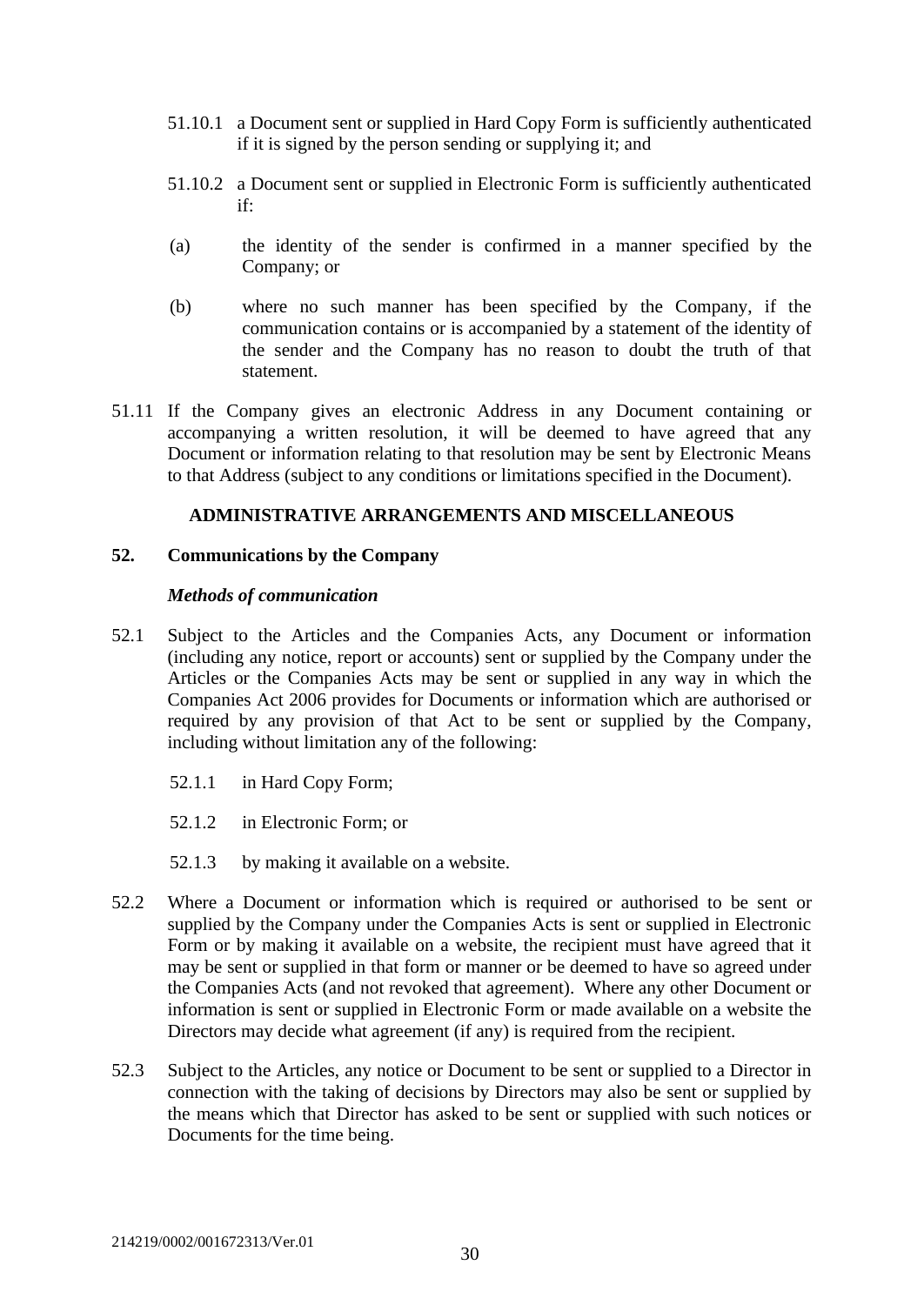### *Deemed delivery*

- 52.4 A member present in person or by proxy or via their authorised representative if a Corporate Member at a meeting of the Company shall be deemed to have received notice of the meeting and the purposes for which it was called.
- 52.5 Where any Document or information is sent or supplied by the Company to the members:
	- 52.5.1 where it is sent by post it is deemed to have been received 48 hours (excluding Saturdays, Sundays, and Public Holidays) after it was posted;
	- 52.5.2 where it is sent or supplied by Electronic Means, it is deemed to have been received on the same day that it was sent;
	- 52.5.3 where it is sent or supplied by means of a website, it is deemed to have been received:
	- (a) when the material was first made available on the website; or
	- (b) if later, when the recipient received (or is deemed to have received) notice of the fact that the material was available on the website.
- 52.6 Subject to the Companies Acts, a Director or any other person (other than in their capacity as a member) may agree with the Company that notices or Documents sent to that person in a particular way are deemed to have been received within a specified time, and for the specified time to be less than 48 hours.

### *Failed delivery*

- 52.7 Where any Document or information has been sent or supplied by the Company by Electronic Means and the Company receives notice that the message is undeliverable:
	- 52.7.1 if the Document or information has been sent to a member or Director and is notice of a general meeting of the Company, the Company is under no obligation to send a Hard Copy of the Document or information to the member's or Director's postal address as shown in the Company's register of members or Directors, but may in its discretion choose to do so;
	- 52.7.2 in all other cases, the Company shall send a Hard Copy of the Document or information to the member's postal address as shown in the Company's register of members (if any), or in the case of a recipient who is not a member, to the last known postal address for that person (if any); and
	- 52.7.3 the date of service or delivery of the Documents or information shall be the date on which the original electronic communication was sent, notwithstanding the subsequent sending of Hard Copies.

### *Exceptions*

52.8 Copies of the Company's annual accounts and reports need not be sent to a person for whom the Company does not have a current Address.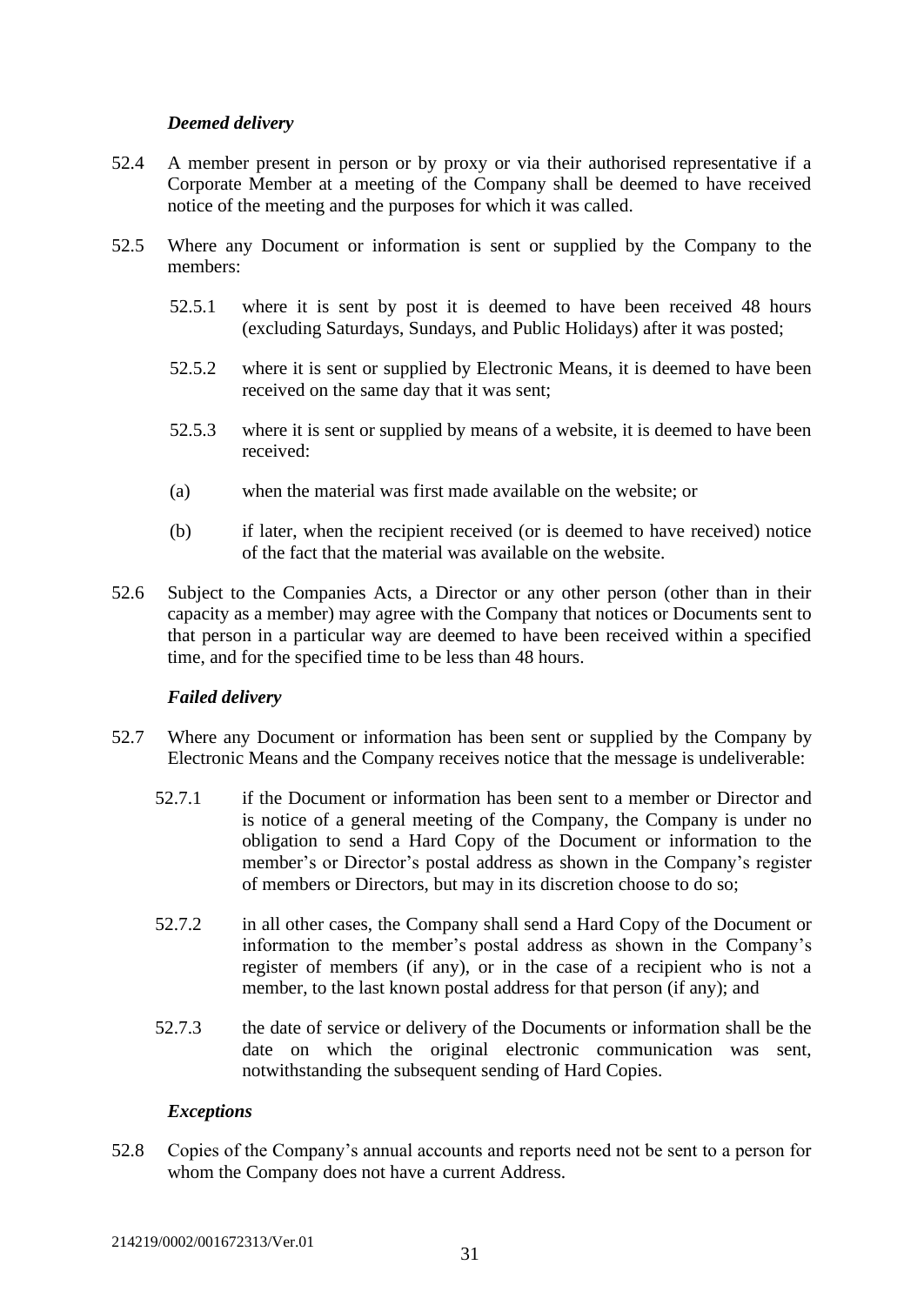52.9 Notices of general meetings need not be sent to either of the following:

52.9.1 any member who does not register an Address with the Company;

52.9.2 any member for whom the Company does not have a current Address.

### <span id="page-32-0"></span>**53. Communications to the Company**

The provisions of the Companies Acts shall apply to communications to the Company.

#### <span id="page-32-1"></span>**54. Secretary**

- 54.1 Subject to Article 54.2 a Secretary may be appointed by the Directors for such term, at such remuneration and upon such conditions as they may think fit, and may be removed by them.
- 54.2 If the Directors do not decide directly to appoint a person as Secretary, or if the Directors expressly decide that there will be no Secretary, the Chief Executive Officer shall be deemed to have been appointed as the Secretary upon his or her appointment as Chief Executive Officer.
- 54.3 If there is no Secretary:
	- 54.3.1 anything authorised or required to be given or sent to, or served on, the Company by being sent to its Secretary may be given or sent to, or served on, the Company itself, and if addressed to the Secretary shall be treated as addressed to the Company; and
	- 54.3.2 anything else required or authorised to be done by or to the Secretary of the Company may be done by or to a Director, or a person authorised generally or specifically in that behalf by the Directors.

### <span id="page-32-2"></span>**55. Irregularities**

The proceedings at any meeting or on the taking of any poll or the passing of a written resolution or the making of any decision shall not be invalidated by reason of any accidental informality or irregularity (including any accidental omission to give or any non-receipt of notice) or any want of qualification in any of the persons present or voting or by reason of any business being considered which is not specified in the notice.

#### <span id="page-32-3"></span>**56. Minutes**

The Directors must cause minutes to be made:

- 56.1 of all appointments of officers made by the Directors;
- 56.2 of all resolutions of the Company and of the Directors (including, without limitation, decisions of the Directors made without a meeting); and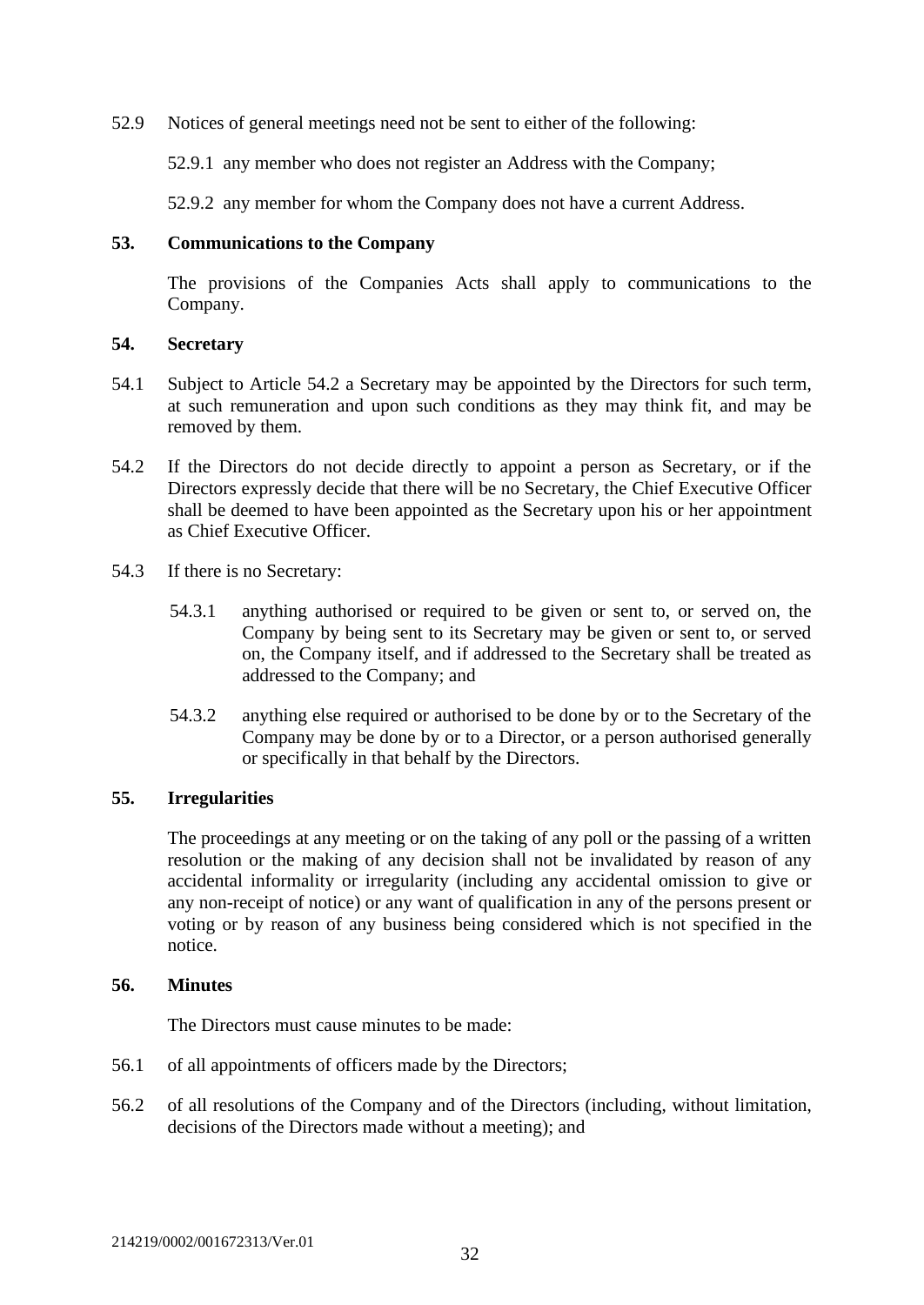56.3 of all proceedings at meetings of the Company and of the Directors, and of committees of the Directors, including the names of the Directors present at each such meeting;

and any such minute, if purported to be signed (or in the case of minutes of Directors meetings signed or authenticated) by the chair of the meeting at which the proceedings were had, or by the chair of the next succeeding meeting, shall, as against any member or Director of the Company, be sufficient evidence of the proceedings.

### <span id="page-33-0"></span>**57. Records and accounts**

- 57.1 The Directors shall comply with the requirements of the Companies Acts as to maintaining a members' register, keeping financial records, the audit or examination of accounts and the preparation and transmission to the Registrar of Companies of:
	- 57.1.1 annual reports;
	- 57.1.2 annual returns; and
	- 57.1.3 annual statements of account.
- 57.2 Except as provided by law or authorised by the Directors or an ordinary resolution of the Company, no person is entitled to inspect any of the Company's accounting or other records or Documents merely by virtue of being a member.

#### <span id="page-33-1"></span>**58. Exclusion of model articles**

The relevant model articles for a company limited by guarantee are hereby expressly excluded.

### **WINDING UP**

#### <span id="page-33-3"></span><span id="page-33-2"></span>**59. Winding up**

Upon the winding up or dissolution of the Company, any net assets of the Company after all its debts and liabilities have been paid, or provision made for them, shall be shared amongst the members of the Company and any persons who have been members of the Company during the period of five years prior to the distribution, in proportion to financial contributions those members and past members have made to the Company during that period.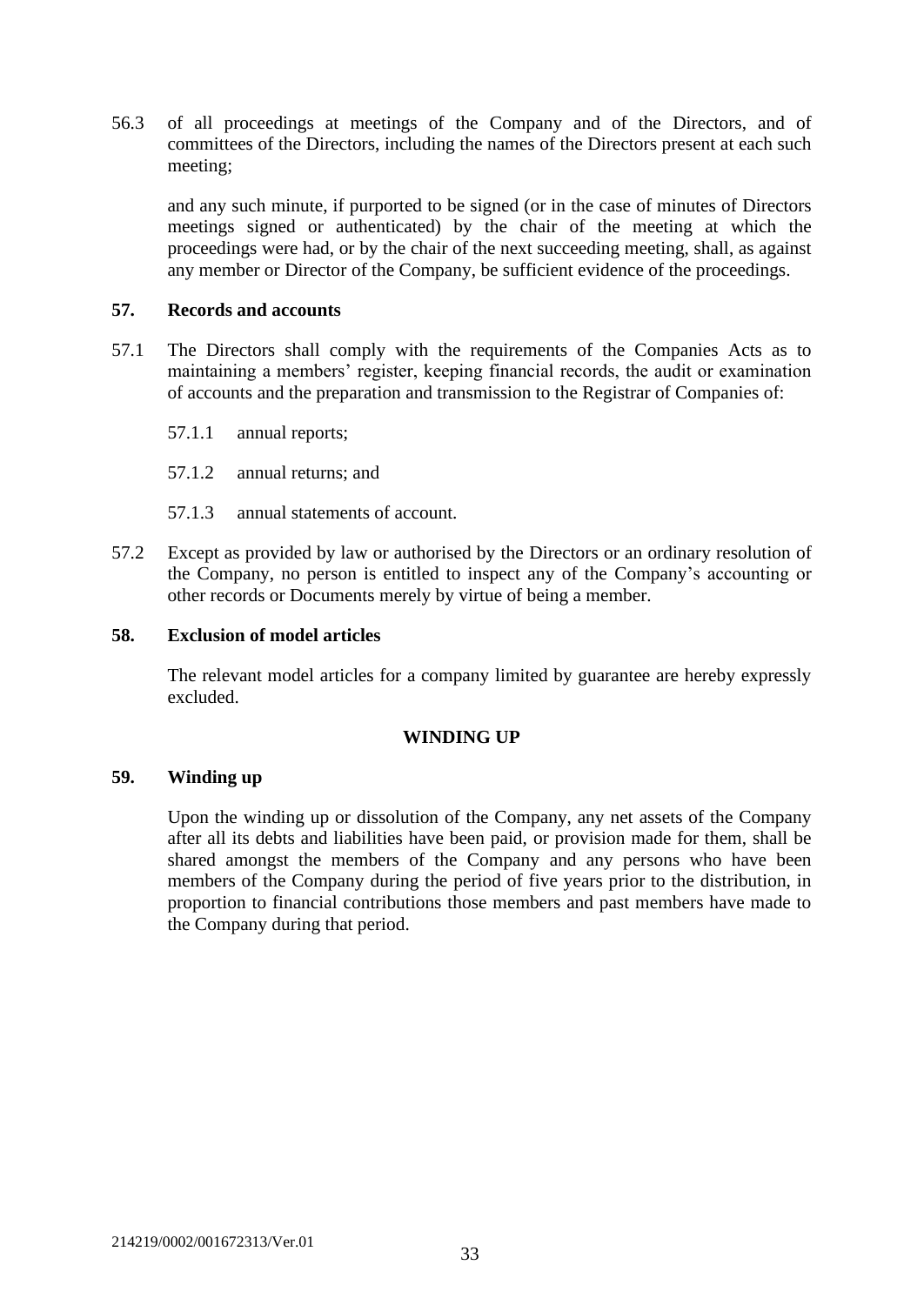#### **SCHEDULE**

# **INTERPRETATION**

### <span id="page-34-1"></span><span id="page-34-0"></span>**Defined terms**

| 1.  | the following meanings:  | In the Articles, unless the context requires otherwise, the following terms shall have                                                                                                                                                            |
|-----|--------------------------|---------------------------------------------------------------------------------------------------------------------------------------------------------------------------------------------------------------------------------------------------|
| 1.1 | <b>Term</b><br>"Address" | <b>Meaning</b><br>includes a number or address used for the<br>purposes of sending or receiving documents by<br>Electronic Means;                                                                                                                 |
| 1.2 | "Articles"               | the Company's articles of association;                                                                                                                                                                                                            |
| 1.3 | "Asset Managers"         | means those members identified primarily as<br>asset managers, at the discretion of the Chair but<br>taking account of any representations made by the<br>applicable members (or the authorised<br>representative of any such Corporate Members); |
| 1.4 | "Asset Owners"           | means those members identified primarily as<br>asset owners, at the discretion of the Chair but<br>taking account of any representations made by the<br>applicable members (or the authorised<br>representative of any such Corporate Members);   |
| 1.5 | "Chair"                  | has the meaning given in Article 9;                                                                                                                                                                                                               |
| 1.6 | "Company"                | Institutional Investors Group on Climate Change;                                                                                                                                                                                                  |
| 1.7 | "Circulation Date"       | in relation to a written resolution, has the                                                                                                                                                                                                      |
| 1.8 | "Clear Days"             | meaning given to it in the Companies Acts;<br>in relation to the period of a notice, that period<br>excluding the day when the notice is given or<br>deemed to be given and the day for which it is<br>given or on which it is to take effect;    |
| 1.9 | "Companies Acts"         | the Companies Acts (as defined in Section 2 of<br>the Companies Act 2006), in so far as they apply<br>to the Company;                                                                                                                             |
|     | 1.10 "Connected"         | any company, partnership or firm of which a<br>Director is a paid director, member, partner or<br>employee, or shareholder holding more than 1%<br>of the capital;                                                                                |
|     | 1.11 "Corporate Member"  | has the meaning given in Article 30.5;                                                                                                                                                                                                            |
|     | 1.12 "Director"          | a director of the Company, and includes any<br>person occupying the position of director, by                                                                                                                                                      |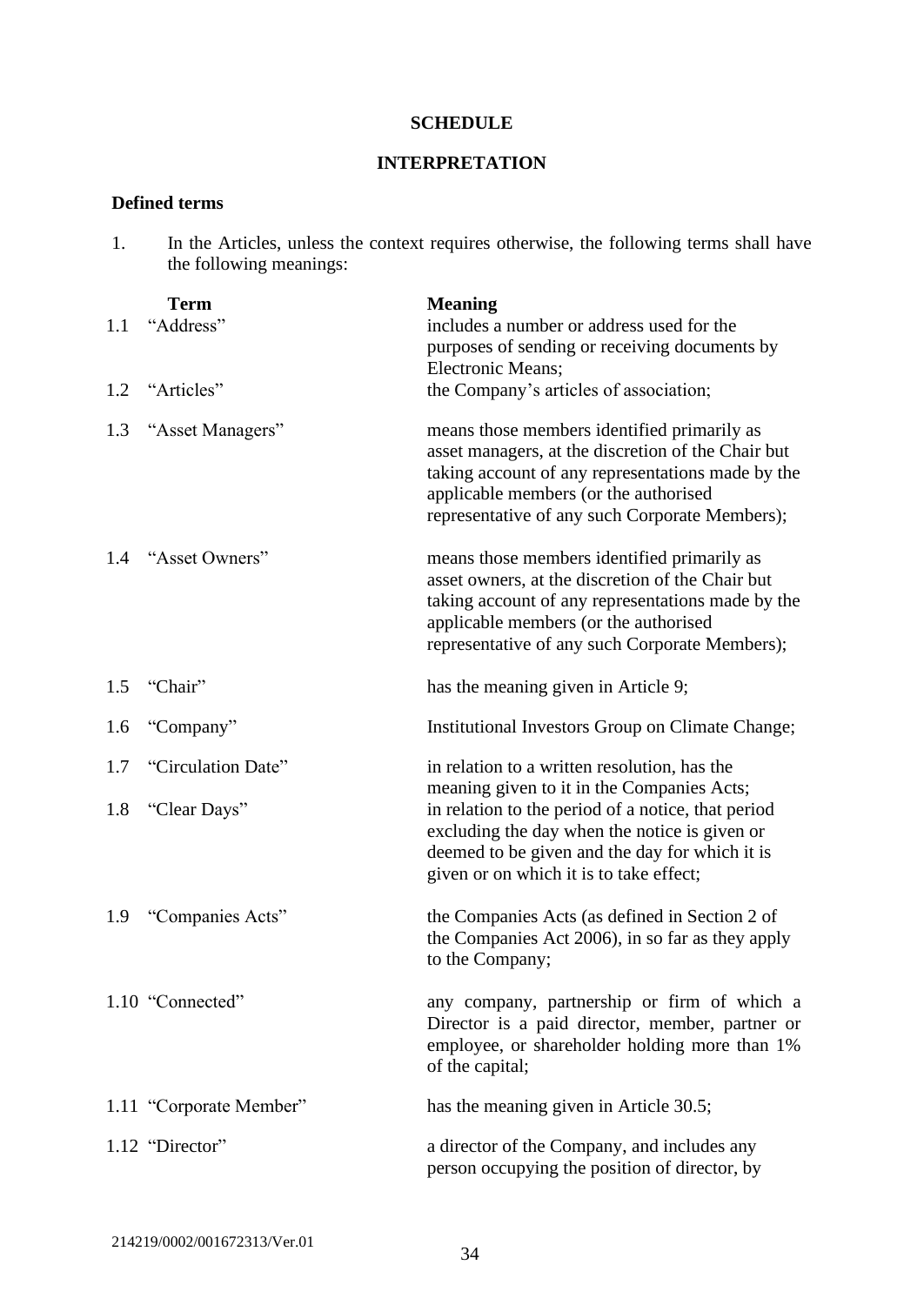| 1.13 "Document"                                  | whatever name called;<br>includes summons, notice, order or other legal<br>process and registers and includes, unless<br>otherwise specified, any document sent or<br>supplied in Electronic Form;                                                                |
|--------------------------------------------------|-------------------------------------------------------------------------------------------------------------------------------------------------------------------------------------------------------------------------------------------------------------------|
| 1.14 "Electronic Form" and "Electronic<br>Means" | have the meanings respectively given to them in<br>Section 1168 of the Companies Act 2006;                                                                                                                                                                        |
| 1.15 "Financial Expert"                          | an individual, company or firm who, or which, is<br>authorised to give investment advice under the<br>Financial Services and Markets Act 2000;                                                                                                                    |
| 1.16 "Financial Service Provider"                | means those members identified primarily as<br>financial service providers, at the discretion of the<br>Chair but taking account of any representations<br>made by the applicable members (or the<br>authorised representative of any such Corporate<br>Members); |
| 1.17 "Hard Copy" and "Hard Copy"<br>Form"        | have the meanings respectively given to them in<br>the Companies Act 2006;                                                                                                                                                                                        |
| 1.18 "Proxy Notice"                              | has the meaning given in Article 48;                                                                                                                                                                                                                              |
| 1.19 "Proxy Notification Address"                | has the meaning given in Article 49;                                                                                                                                                                                                                              |
| 1.20 "Public Holiday"                            | means Christmas Day, Good Friday and any day<br>that is a bank holiday under the Banking and<br>Financial Dealings Act 1971 in the part of the<br>United Kingdom where the company is<br>registered;                                                              |
| 1.21 "Secretary"                                 | the secretary of the Company (if any);                                                                                                                                                                                                                            |
| 1.22 "Subsidiary Company"                        | any company in which the Company holds more<br>than 50% of the shares, controls more than 50%<br>of the voting rights attached to the shares or has<br>the right to appoint a majority of the board of the<br>company;                                            |
| 1.23 "Directors"                                 | the board of Directors of the Company; and                                                                                                                                                                                                                        |
| 1.24 "Writing"                                   | the representation or reproduction of words,<br>symbols or other information in a visible form by<br>any method or combination of methods, whether<br>sent or supplied in Electronic Form or otherwise.                                                           |

2. Subject to paragraph 3 of this Schedule, any reference in the Articles to an enactment includes a reference to that enactment as re-enacted or amended from time to time and to any subordinate legislation made under it.